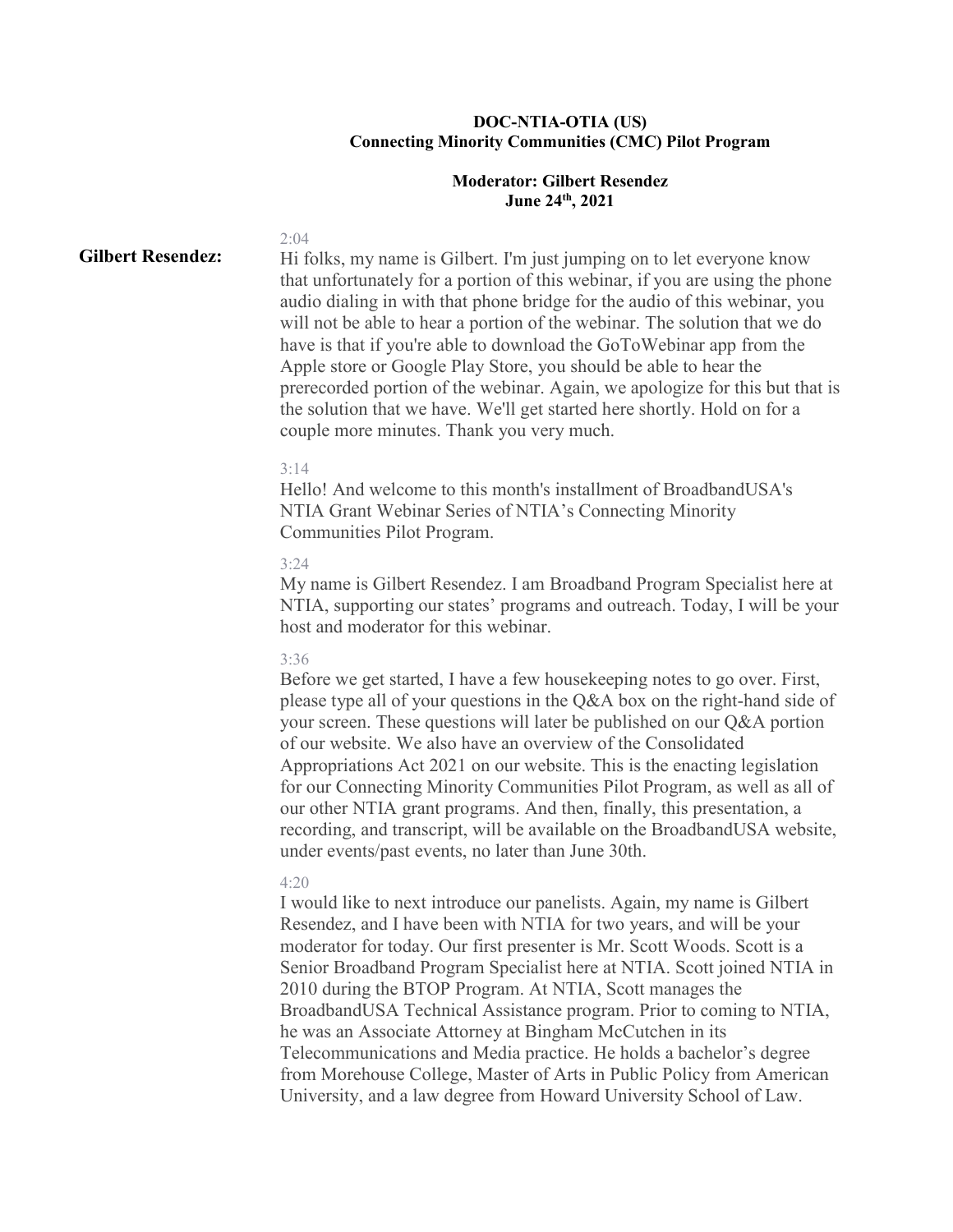Our second presenter is Doctor Francine Alkisswani. Dr. Alkisswani is a Senior Policy Analyst at NTIA. She joined NTIA as an Evaluation Specialist for the Technology Opportunities Program. And now leads our Minority Broadband Initiative or MBI working with historically black colleges and universities, Tribal colleges and universities, and Minority Serving Institutions. Since being at NTIA, she's been very committed to advocating for providing technical assistance and support of digital inclusion for vulnerable populations and broadband access for HBCUs in our communities. Dr. Alkisswani earned her Doctor of Philosophy and Sociology from the University of Pittsburgh, where she was both a Mellon Fellow and Rockefeller postdoctoral Fellow.

### 6:00

Thank you to both of you for giving your time to present today.

#### 6:05

Next, I'd like to go over our agenda. On today's agenda, we'll start with a discussion of the codification of the CMC Pilot Program through the Final Rule. Next, Scott and Francine will give an overview of the CMC Final Rule. Then Scott will give a demonstration of our CMC Anchor Community Eligibility Dashboard. Francine will then discuss our stakeholder outreach, listening sessions and pre-application technical assistance. Before I turn it back to Scott, we will go over the next steps of the CMC Pilot Program. I will then close it out with a brief discussion on our call for merit reviewers that we've put out for all of our grant programs, close out our webinar and open up our Q&A session.

# 6:52

So, with that, I will now go over our codification and overview of the CMC Pilot Program.

# 6:59

We are pleased to announce that we have released our Final Rule for our Connecting Minority Communities Pilot Program. You can find a copy of that rule, as well as a press release announcing that rule linked here on the slide, as well as on the BroadbandUSA and NTIA websites. This Final Rule establishes the regulations and the rules of the program as required by the Consolidated Appropriations Act of 2021. It also lays out the programmatic scope and eligibility criteria for the Connecting Minority Communities Pilot Program.

# 7:34

Later, we will publish our Notice of Funding Opportunity on grants.gov, and we will have more information for that as it becomes available.

### 7:46

Next, I just want to give a quick high-level overview of the program before turning it over to Scott and Francine.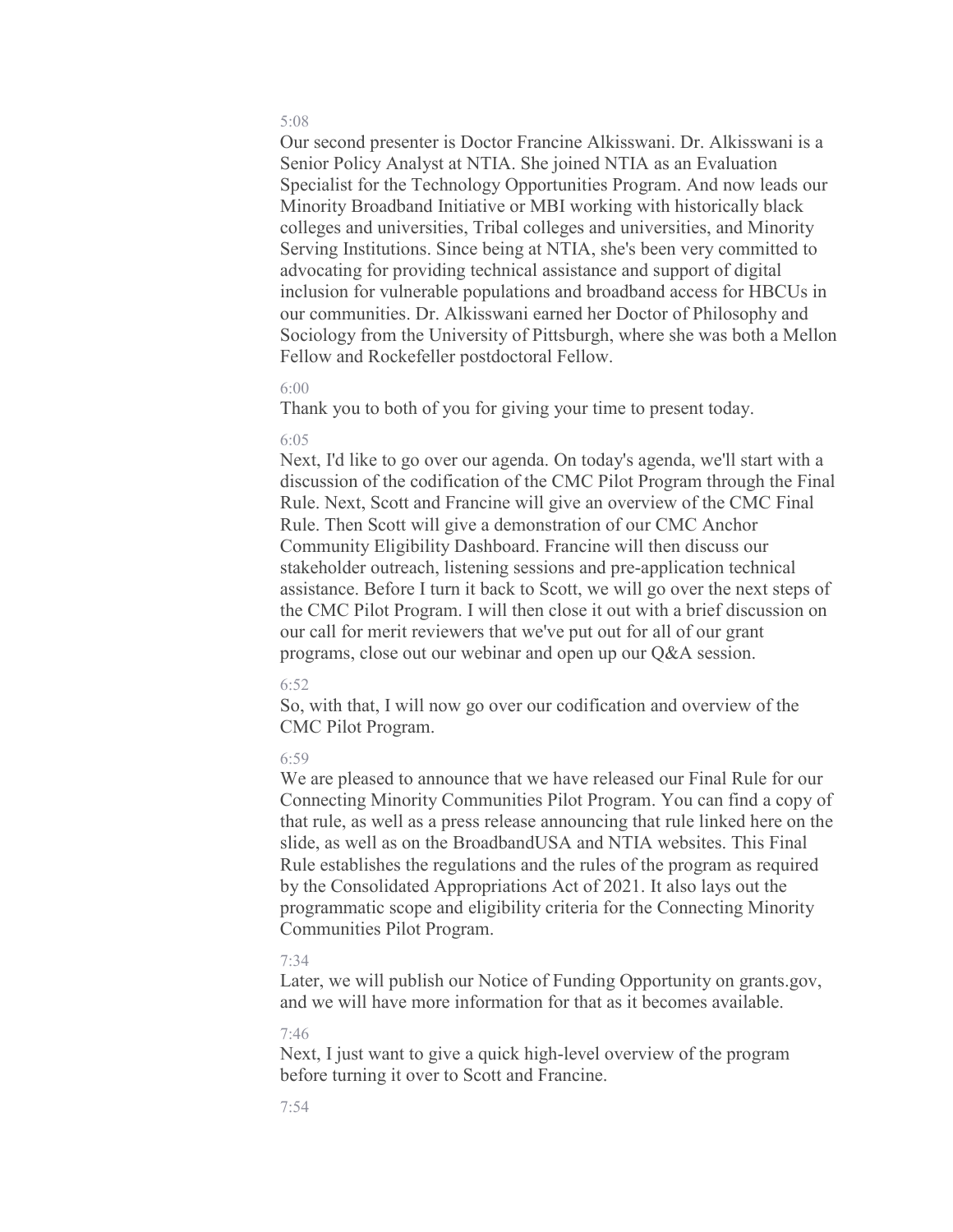|                     | This is a \$268 million Pilot Program. Eligible recipients include<br>historically black colleges and universities, Tribal colleges and<br>universities, and Minority Serving Institutions, or consortia of Minority<br>Business Enterprises, or a $501(c)(3)$ tax exempt organization that are led<br>by one of those institutions of higher education that I named.                                                                                                                                                                                                                                                                                                                                                              |
|---------------------|------------------------------------------------------------------------------------------------------------------------------------------------------------------------------------------------------------------------------------------------------------------------------------------------------------------------------------------------------------------------------------------------------------------------------------------------------------------------------------------------------------------------------------------------------------------------------------------------------------------------------------------------------------------------------------------------------------------------------------|
|                     | 8:27<br>Entities may use this funding for the purchase of broadband Internet<br>access, or service or for eligible equipment, or to hire and train IT<br>personnel for the eligible institution of higher education to facilitate<br>distance learning and instruction, or to operate the Minority Business<br>Enterprise or to operate a $501(c)(3)$ tax exempt organization. We<br>anticipate that the application window for this program to open mid-<br>August.                                                                                                                                                                                                                                                               |
|                     | 9:03<br>Next, I'd like to go over the CMC Program requirements. First, I want to<br>emphasize that there's no matching requirement for the CMC Pilot<br>Program. Additionally, there's a two-year period of performance. Next, at<br>least 40% of the grant funds will be awarded to HBCUs, and that's defined<br>in the Statute in the Consolidated Appropriations Act of 2021.<br>Additionally, at least 20% of all grant funds awarded to eligible recipients<br>must be used to provide equipment or devices to students for broadband<br>access to students. And then finally, recipients must prioritize students<br>who are in need per the needs criteria that we defined.                                                 |
|                     | 9:55<br>And with that, I will pass it over to Scott Woods.                                                                                                                                                                                                                                                                                                                                                                                                                                                                                                                                                                                                                                                                         |
| <b>Scott Woods:</b> | 9:59<br>Thank you, Gilbert, for the overview of codification of the CMC Final<br>Rule. Good afternoon everyone, my name is Scott Woods. I'm the senior<br>Broadband Program Specialist here with NTIA. It's my pleasure to be with<br>you on this afternoon to provide an overview of the CMC Final Rule and<br>to announce the recent development we have with the release of a tool that<br>will help you as we move forward with the CMC Pilot Program.                                                                                                                                                                                                                                                                         |
|                     | 10:28<br>So, again, just to recap: the Pilot Program, the funding purposes, and this<br>is outlined in the Final Rule. Grant funds awarded may only be used for<br>the following purposes. Number one, the purchase of broadband Internet<br>access service, including the installation or upgrade of broadband facilities<br>on a one-time capital improvement basis to increase or expand broadband<br>capacity and/or connectivity at the eligible institution. We've already<br>talked about the purchase or lease of eligible equipment and devices for<br>student and/or patron use, again, subject to the program restrictions and<br>prohibited uses that will be outlined in the coming Notice of Funding<br>Opportunity. |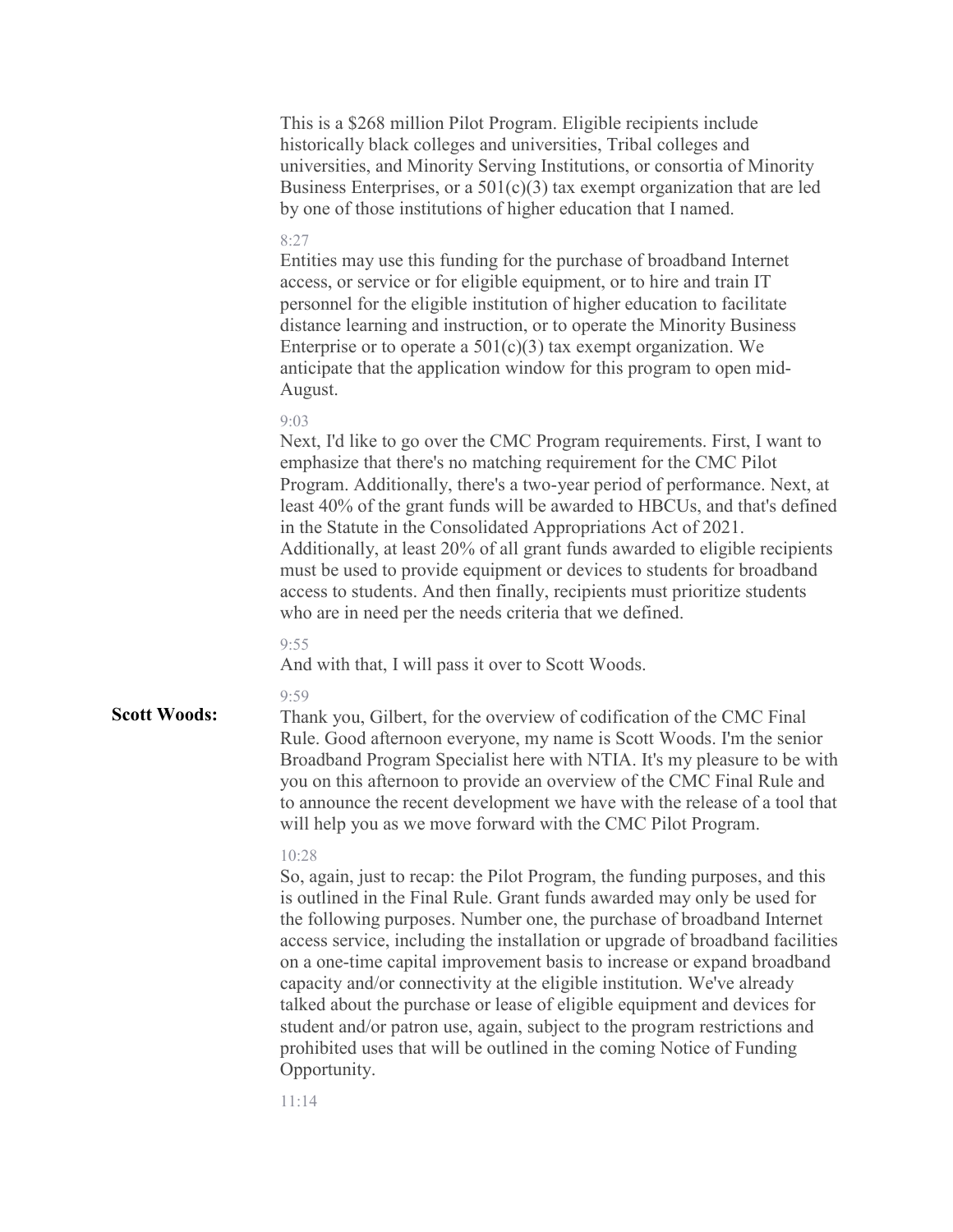And then finally, to hire and train information technology personnel who are part of the eligible institution of the Minority Broadband Enterprise, or the tax exempt  $501(c)(3)$  organization. And again, we will have much more details including examples in the NOFO for your review. And as Francine will talk about here shortly, our outreach and technical assistance activities. We can get into more details and really be able to answer and address any of the questions and comments that you may have.

### 11:48

So, as we talked about on the previous webinar, the Act directed NTIA to develop several new methods to establish and verify CMC eligibility. Number one: again, this is just a recap, identify and verify that an applicant is an HBCU, TCU, or one of the subcategories of MSI, Minority Serving Institutions, or as the Act calls them, the eligible recipients.

#### 12:15

We also had a charge to identify and map the anchor communities that are within the 15-mile radius of each eligible recipient institution. Again, the HBCUs, the TCUs, or the MSIs, and that meets the estimated median annual household income of not more than 250% of the poverty threshold.

### 12:39

Number three: In consultation with the Secretary of the Interior, determine a separate anchor community boundary for Tribal Colleges and Universities that are located on land held in trust by the United States. And again, I'm excited to announce that for these particular prongs 1-3, we've developed a tool that I'll walk you through just a few minutes that will help you in that anchor community for eligibility determination for participation in the CMC Program.

#### 13:13

Number four: Identify which eligible recipients have the greatest unmet financial need. I will talk about that in a little bit more detail. And then as we discussed before, we will rely on certification for the MBEs and tax exempt,  $501(c)(3)$ 's. Again, the consortium applicants who will participate as long as it's led by an HBCU, TCU, or MSI. We have a process by which we validate your status for eligibility in the CMC Program.

#### 13:47

So, I want to spend a little bit of time, so again as I talked about before, items 1 through 3, we developed an exciting new tool for you to use and access. I'll get into that real shortly, but I wanted to spend some time on the greatest unmet financial need to determine which eligible recipients have students with the greatest unmet financial needs. Each applying institution must provide the following information in their application, or as much information that is reasonably available to the institution to include any supplementary information to explain the data.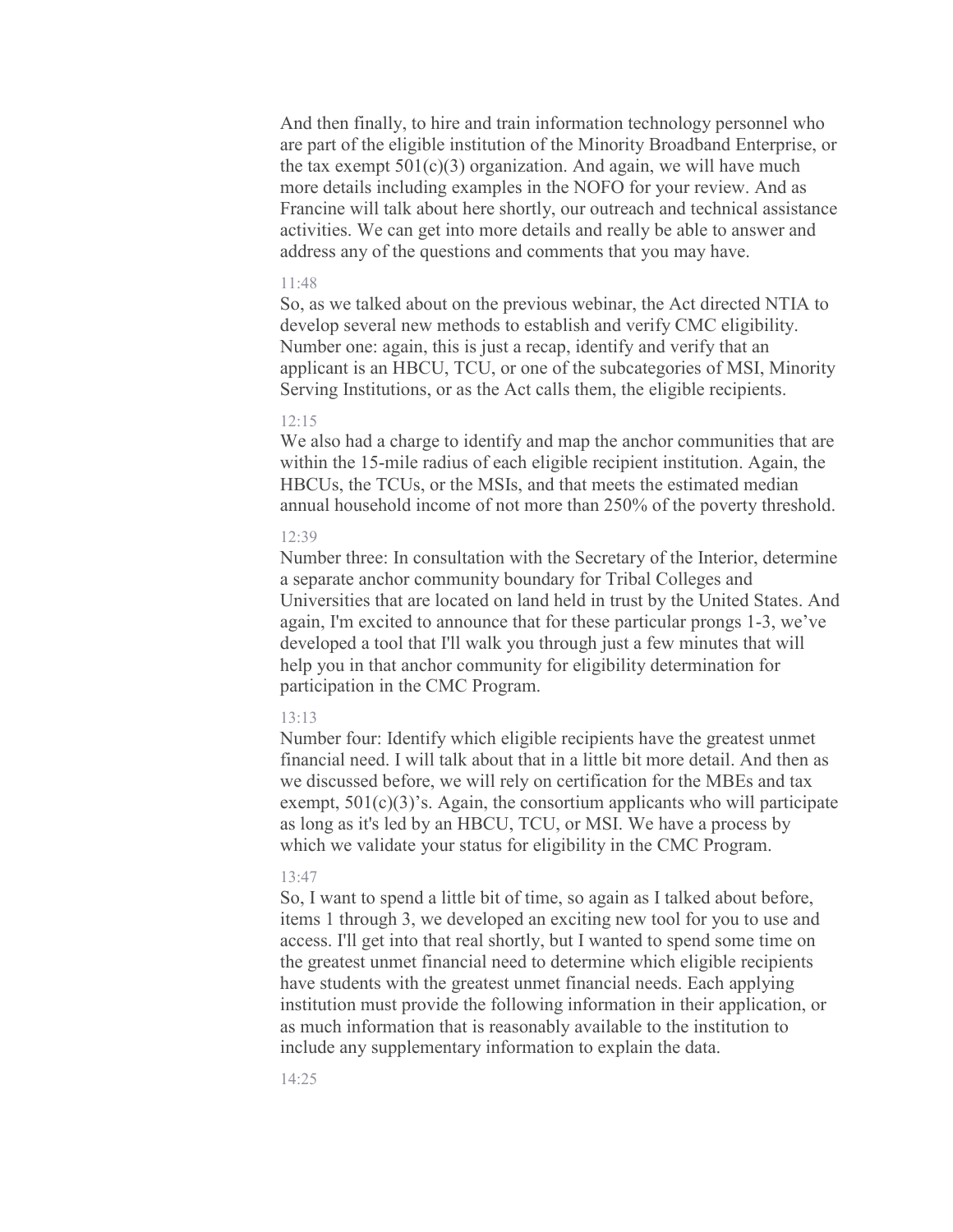Now again, we deal with this in detail in the forthcoming Notice of Funding Opportunity, but I wanted to spend some time really talking about this greatest unmet financial need requirement. Because as you go through the Final Rule and as you look at the Consolidated Appropriations Act of 2021 which authorizes the CMC, now we've interpreted this requirement to apply to both the institutions and the students. And so, again, so you will see a particular framework, a particular approach of how we're going to govern and determine greatest unmet financial need in the NOFO and then in the corresponding application process. But again, we're looking at things like student population size, the number and percentage of students who are eligible to receive Federal Pell grants, the number or percentage of students who receive other need based financial aid from the federal government of state, or that individual institution, the number and percentage of students who qualify as low-income consumers, the number and percentage of students who are low-income individuals, the number and percentage of students who have been approved to receive unemployment insurance benefits under any federal and state laws since March  $1<sup>st</sup>$ , 2020. Now we understand that items 1 through 3, most schools have access, readily available access to that information.

# 15:51

We do understand that items 4 through 6 may not be readily available, so we do understand that that is an issue. We addressed that in the Notice of Funding Opportunity, and we will address this with you when the NOFO comes out, as well as with our outreach and our technical assistance activity. So, again, stay tuned for that, but we do realize that that may be a challenge for some institutions to be able to provide all of this information. And, again, as you submit this information with your application, we will analyze this during the merit review phase. And we will develop that assessment of each institution's student body base of unmet financial needs. And again, this slide breaks down how we will deal with that.

### 16:42

Again, we have a section in the NOFO that deals precisely and explicitly with eligible entities, eligibility, greatest unmet financial need, our merit and programmatic review phases. So, again, this is just a preliminary review. We ask that, again, when we release the NOFO, we will have much more detailed information for you in that process, in that document, so that you can apply for the CMC Grant Program.

# $17.17$

Then, finally, again, we're going to self-certify, we're going to have you self-certify for those consortium applicants as your status as a Minority Business Enterprise. That certification will be contained in the NOFO. And again, for the tax exempt  $501(C)(3)$  status, we will check the Tax-Exempt Organization Portal by the IRS, and that's indicated here as a screenshot, as well as the precise web address that we'll use for that portal.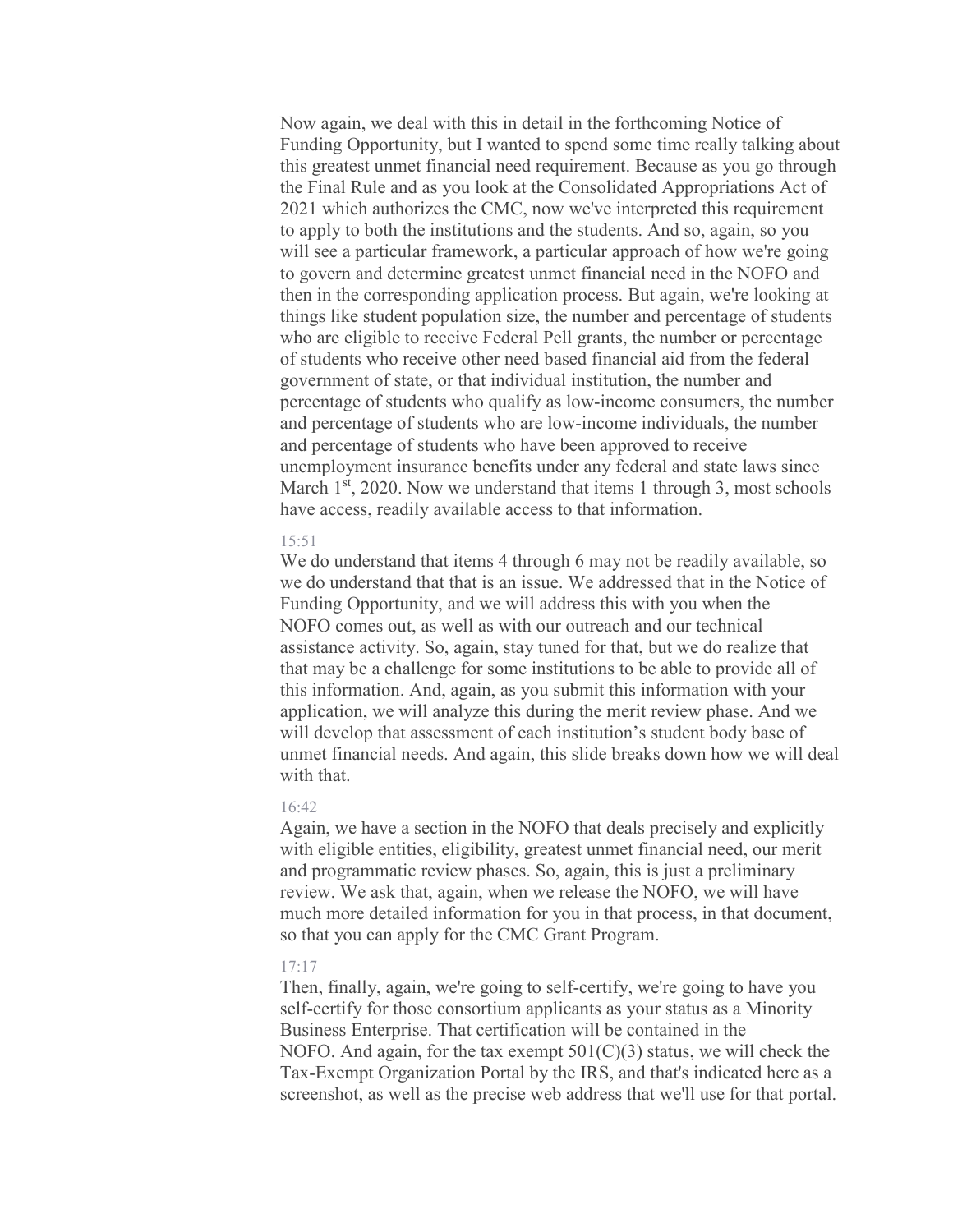So, again, just wanted to give you an overview of that. So, without further ado, it is my extreme pleasure and I'm really excited to announce this is the release of our CMC Anchor Community Eligibility Dashboard.

# 18:05

And so, what you will see here, and I'm going to release this address in just a second. You will be able to access the eligibility dashboard. You'll be able to make some determinations about your anchor communities that surround your institutions, and again, we're really excited to announce that. Before I do, there are a number of caveats that I have to go through. So just bear with me before we get to the launch of the dashboard.

# 18:34

So, again, in the interest of promoting transparency and strengthening the selection process, we've developed this publicly available and searchable CMC Anchor Community Eligibility Dashboard that lists the eligible recipient institutions by type and shows the qualifying Census tracts within a 15-mile radius of each institution. This dashboard was developed using NTIA's National Broadband Availability Map with capabilities and publicly available data from the US Census Bureau and the United States Department of Education, and it reflects our application of the anchor community eligibility methodology that's described in the Final Rule.

# 19:20

The public posting of this dashboard will provide potential applicants the opportunity to view your anchor community eligibility determinations, and that's based on household size and the poverty threshold calculations. And you can see that methodology in the Final Rule. And the eligible recipients could designate for program activity. So again, you don't have to do the anchor community analysis for work in the community. But again, if you're doing it with a consortium, with an MBE, with a  $501(c)(3)$ , or if the school wants to do programming on its own in the community or with students in the community, we've launched this tool that will help you make that anchor community determination.

#### $20.08$

And so, while this tool, this dashboard, has identified the total universe of areas that an applicant could serve, in the end, it's up to each individual applicant to identify the specific anchor communities that it intends to serve in its application, if that is indeed a part of your project.

### 20:29

So, again, applicants and the general public can view, search, and access your own anchor community profile for all eligible recipient institutions at the following address, and it's going to be here in this presentation. I will also have a link to it at the end, as well, but you can find the precise address is [https://broadbandusa.ntia.gov/cmcdashboard.](https://broadbandusa.ntia.gov/cmcdashboard)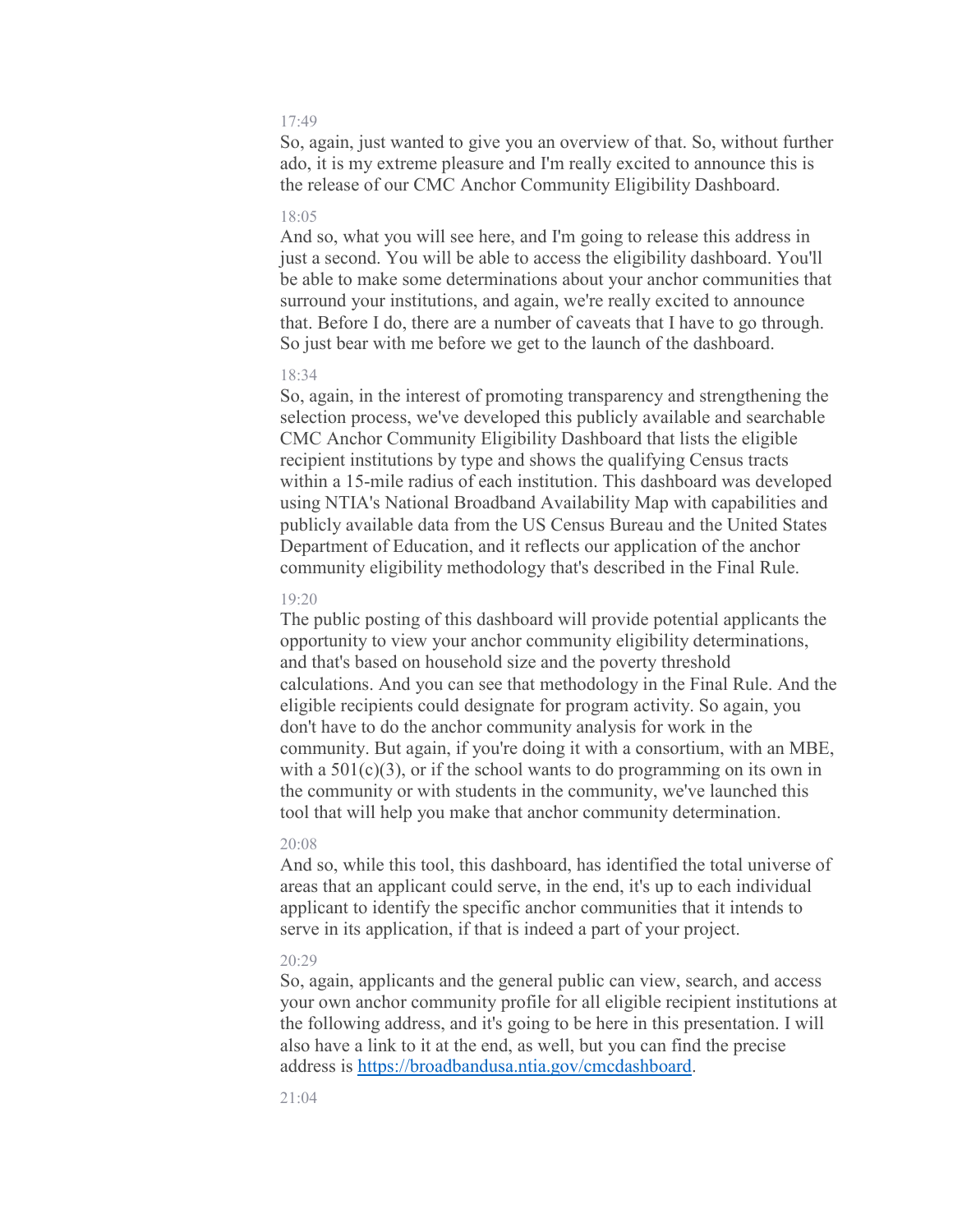So, again, we are excited about this, and I wanted to conduct a live demonstration of this tool right now as we speak. So, I'm going to click this link, and that will take me to the tool.

# 21:21

So, when you select the link, it will take you to the Connecting Minority Communities Anchor Community Eligibility Dashboard. And I'm going to walk through several of the capabilities of this, but first, I am calling your attention to the About tab. The About tab contains all of the caveats, our methodology, and an understanding of how we've developed this dashboard and the governing rules and methodologies that apply.

# 21:49

First and foremost, I want you to know that this Anchor Community Dashboard is for information purposes only and is intended solely to assist potential applicants to better understand the CMC Pilot Program, and the requirements set forth in the Final Rule for this program. So again, this dashboard is not intended to supersede, modify, or otherwise alter applicable statutory or regulatory requirements, or the specific requirements that are set forth, excuse me, in the Final Rule, and the upcoming Notice of Funding Opportunity.

# 22:27

Final legal caveat, in all cases, statutory and regulatory mandates and the requirements set forth in the Final Rule and the NOFO shall govern and prevail over any inconsistencies contained in the dashboard. That's the legal caveat. You'll find that in the About tab here. But you will also find our methodology. This reflects what's in the Final Rule, but it walks you through how we've developed the anchor community eligibility analysis that you will see reflected in this dashboard. So, again, you walk through here on the About tab, it walks you through all of the assumptions. Again, for the poverty threshold analysis. I want to spend a little bit of time here on this.

# 23:13

Again, we have a 250% poverty threshold determination here. The Census 2019 poverty threshold level, and the average household size, and the reason why this is important, because I'm going to walk you through, so you really understand how we determine and come up with these calculations and determinations. For average household size, for any Census tract that has an average household size of one or less, we've used the corresponding 2019 poverty threshold as \$13,011 and then the corresponding 250% poverty threshold calculation, if you will, is \$32,528. It's pretty standard. Pretty straightforward. In the previous webinar, we provided links to all of those publicly available data sources by the U.S. Census Bureau. Again, you can access and conduct your own analyses, but, also, we have rounded up the average household size, and I'm going to walk you through that here. So, for an average household size that is greater than one, and less than, or equal to two, we've rounded all those up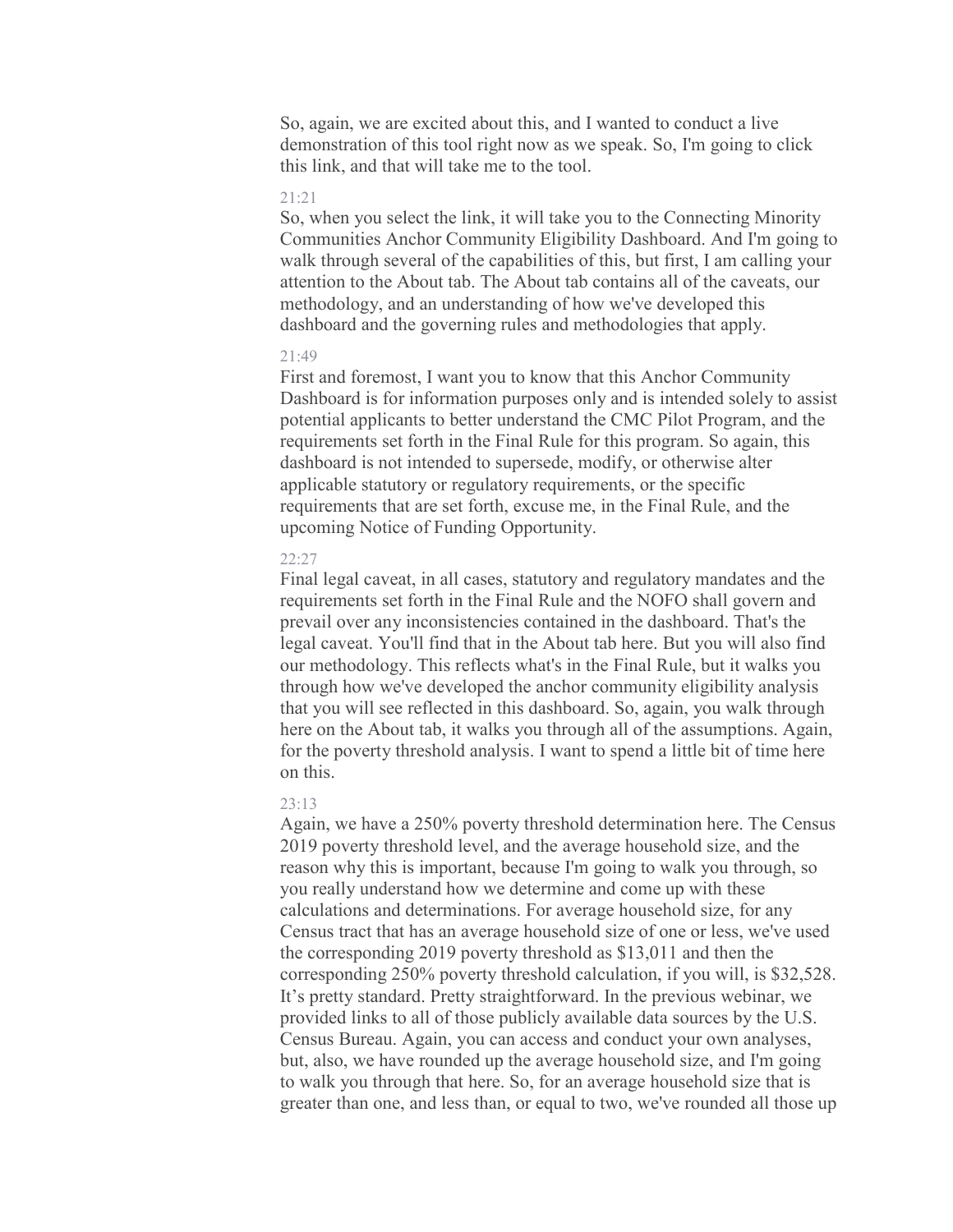for an average household size of two to correspond with a Census poverty threshold level of household size of two, which is \$16,521. And then the corresponding 250%, poverty threshold calculation would then be \$41,303. And again, we've done this, and I want to highlight here.

### $24.52$

We tell you here that we've rounded up, to the next whole number, household size to determine the applicable weighted average poverty threshold. We did this specifically to ensure now that the CMC Program's eligibility standards include as many communities in need as possible. So, if you recall the webinar that we conducted before, we did a little different analysis, a layout of the analysis of how we would make the anchor eligibility determination. We've now tightened up on that, really addressed it, again, to ensure that the program eligibility standards include as many communities in need as possible. So, you'll see that methodology here, you also see our statement on margins of error, and you can read through that, as well. But let's get to the exciting part, which is the actual demo.

#### 25:49

So, the first thing, as I talked about before, again, go to the About Tab. That contains the caveat that contains the methodology, all the information that you'll know reflects our analysis, our methodology of the anchor community eligibility.

# 26:05

What you're going to do first is hit the List tab, make sure because that's going to list all of the anchor community Census tracts when you select the school eligibility type and the corresponding information that's up here above on this bar.

# 26:24

So, your school type is here. So again, all of the school types are going to be here again, the two legislatively mandated HBCUs and TCUs. And then also the five sub categories or sub-designate MSI's. So again, Hispanic serving institutions-HSI's, Alaska Native and Native Hawaiian (ANNH,) PBI's (Predominantly Black Institutions,) AANAPISI (Asian American, Native American Pacific Islander Serving Institutions,) and the Native American Serving Non-Tribal Institutions (NASNTI.) You will see all of those listed here by type, the state and the school's name.

#### 27:14

So, for purposes of utilizing this dashboard, I asked you to utilize the drop-down boxes here, and that will populate the list category here on the side. So, if I'm an AANAPISI school, let's say, for example, I want to select AANAPISI schools in Missouri. I will go down and select Missouri as a state and then the school's name. It will show me of the three schools that are designated AANAPISI schools in Missouri. So, for this particular case, I'm going to use Saint Luke's College of Health and Sciences.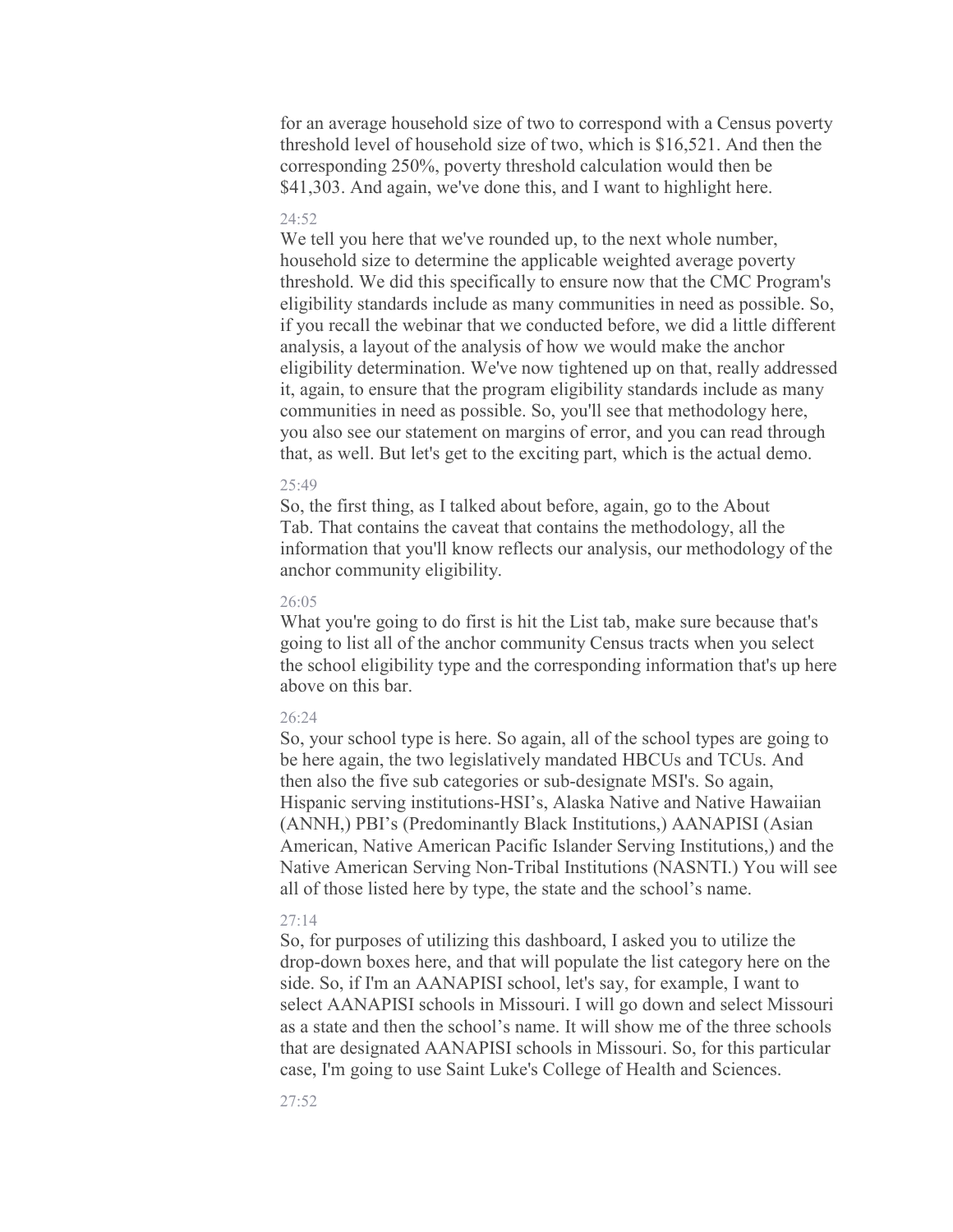All right. So, if you have that and you have the list tab already selected you will see all of the anchor communities, the Census tracts that are designated within the 15-mile radius of Saint Luke's College of Health Sciences, as well as the application of the poverty threshold data that will make these Census tracts qualify for Saint Luke's College of Health and Science. So, again, if we go back to program purposes, you know, Saint Luke's could decide, you know, we just want to focus in on improving broadband access on campus. You know, for our students, maybe providing broadband equipment and devices for our students on campus, they can do that. To the extent the institution wants to do work in the community or wants to be a part or lead a consortium. You know? These are the designated communities upon which we would fund for consideration. Again, totally up to the school. The school has to make the case and put that information in the application. So, you can see that you see the 15-mile radius here.

### 29:08

The 15-mile radius, we've utilized the recipient's official address as reported to the US. Department of Education and the National Center for Education Statistics, that national database. There are links to those databases, both in the Final Rule and in our previous presentation that we conducted in the May webinar.

#### 29:35

So, again, I want to highlight, again, if any part of that Census tract falls within the 15-mile boundary, we consider that entire Census tract eligible for the purposes of the CMC Pilot Program in order to exclude potentially eligible communities. So, as you play with the tool, as you utilize it to, again, you will see 15-mile radius, in some cases, cuts through Census tracts. But for purposes of eligibility, you know, we've determined that that Census tract is indeed eligible for CMC Program.

# 30:12

So, when you select on a particular Census tract, the dialog box will contain all of the underlying data that went into a decision, the determination of anchor community eligibility for that Census tract. So, in this particular example, we selected Census tract, it shows the median household income for that Census tract is \$31,042 dollars. The average household size was 2.49. The Census 2019 poverty threshold for that household size, \$20,335, a calculation of the, not more than 250% poverty threshold, \$50,838. And then a determination of whether that specific Census tract does qualify.

### $31.04$

So, again, school type, school name. All of that is contained therein. All of this within the 15-mile radius or boundary for the school. And you can run through all of the other scenarios, all of the other Census tracts that are applicable.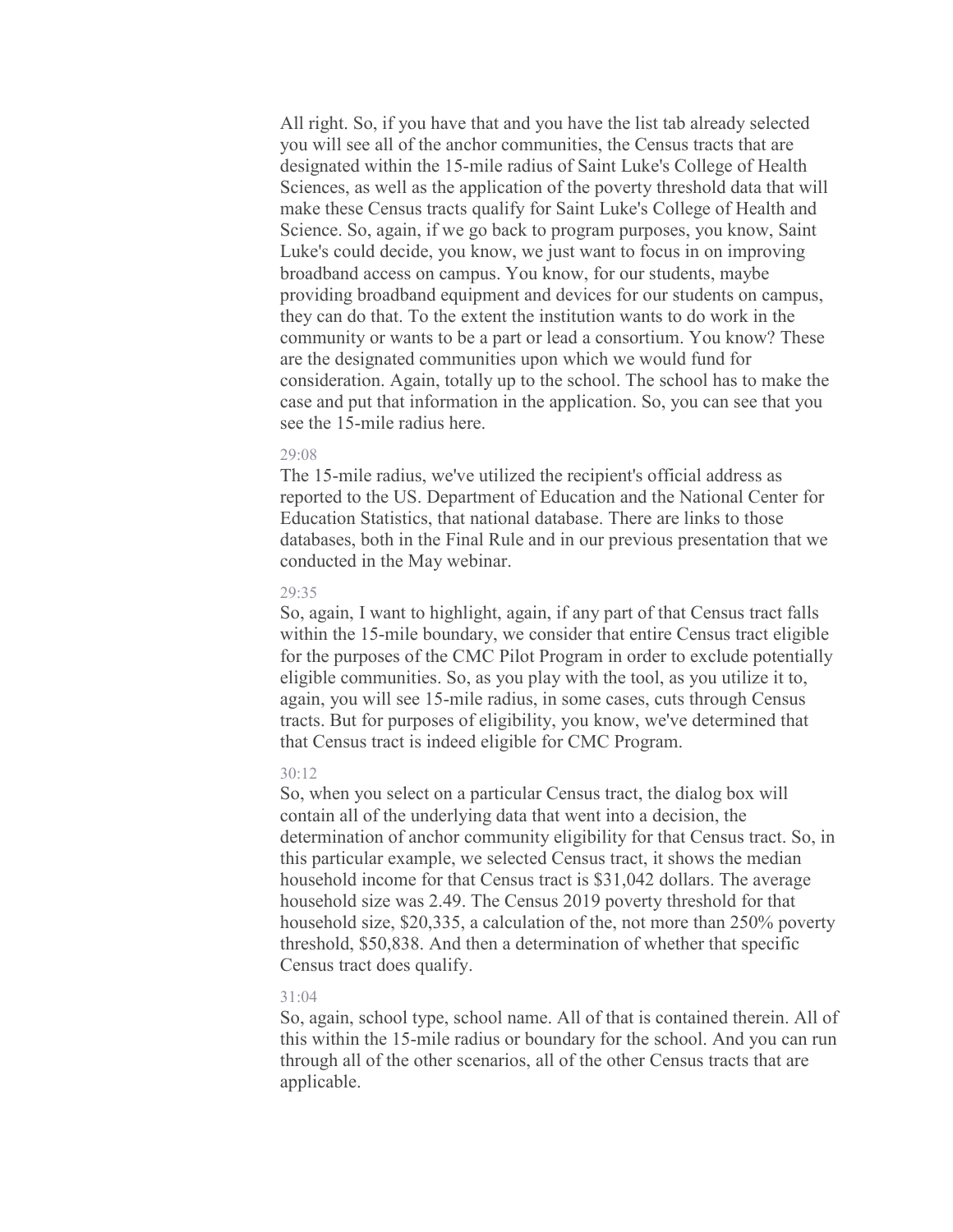If you want to go to the List tab, and if you select on an individual Census tract, you will see here in the, in the boundary radius, it will be surrounded by purple highlighted in purple, again, for what you're talking about. So, again, depending on your comfort, depending on your ease of effort, you can select the individual Census tract, or go through for the List tab. You have to have the List tab on to be able to see all of the Census tract. All of that information is contained here or, again, if you want to just, you know, again, highlight each individual Census tract, we've made that easier for you as well.

#### 32:07

Now, you will see up here too, it'll be 1 of 2. Right. So, you can look at 1 of 2 and it'll show you information for the corresponding Census tract for another institution, right. So again, we understand we built into this model you know you may have an HSI school, Hispanic Serving Institution, in the same vicinity as an AANAPISI school, alright? For program purposes, you know, each school would have to determine, you know, anchor community eligibility for the Census tract. But again, for ease of application to understand that this is comprehensive, you can see that this particular Census tract would be eligible under both Saint Luke's as an AANAPISI, or if we go here under Donnelly College as an HSI.

### 33:02

Now, the reason why you don't see Donnelly College here, and I want everyone to utilize the toolbar's upfront, is because we've only highlighted AANAPISI schools in Missouri, and that specific school name. So, it's only going to show visually on the screen, the school that meets that criterion. So, you won't see Donnelly College visually reflected here, but, again, you know, you will see it here, dictated by this tab bar up here on that individual screen.

# 33:37

So, let's go to another example here, from the drop-down box, so we'll select, let's try Texas. Scroll down, you select Texas, All right? That will list all of the AANAPISI's in Texas. All the ANNH schools if any in Texas and the HBCU's in Texas. Let's look at the HSI schools. So again, make sure that my list tab is on, I want to go to east Texas here. Right, Northeast Texas Community College. Alright, I can go directly, but again, if I want to populate that list, you want to go over here, find Northeast Texas Community College here and again, it will populate all of the eligible Census tracts here on the list tab. But, again, I see here on the graphic visualization, I'm able to see the Census tracts that are eligible. Another thing I want to highlight here as a layer function, we also have layers here that I can turn on. So, if I wanted to see the ACS median household income for all of the tracts, I would turn that on.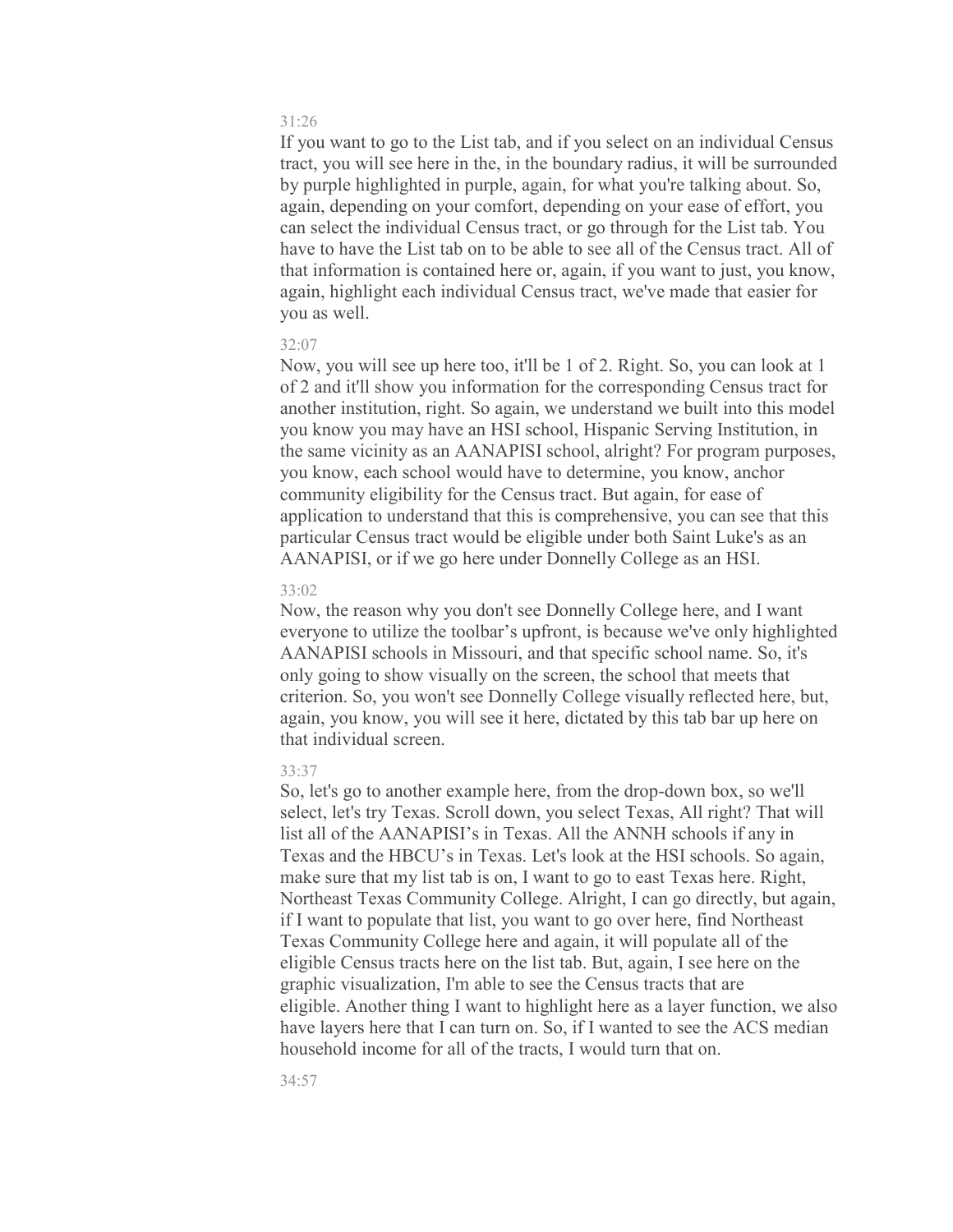And as you can see here, we have highlighted the median income, excuse me, for all of the Census tracts impacted in or around Northeast Texas Community College. Even the ones that aren't highlighted, you can see why, right? Because they have really, really high median household incomes. Right? But, if I also wanted to see the household size and do my own back of the envelope calculation, I can do that as well. So, I could turn off, have to turn off the median household income layer, turn on the ACS, household size, or Census tracts. And then I can see all of the individual average household size, median household sizes for each of those Census tracts. But for purposes of ease of application, those are turned off. But we've highlighted those that are indeed eligible.

# 35:54

So again, we encourage you to conduct your own analysis based on the publicly available data. But also, if you wanted to use this tool, again, it makes it much easier for you to do so.

### 36:10

I want to go through another example really quick, and this shows the application of the Rule. If you recall from the previous slide, we looked at the eligibility requirements of one through three. If you recall prongs 1 through 3. And if you recall, number three, calls for us to work with the Secretary of the Interior to come up with a comparable anchor community methodology and determination that's statistically comparable to the anchor community eligibility estimation that we, that we developed in the anchor community analysis. So, if I went back to that slide, you can see that, but I want to show this graphically, visually, here you can see, that some of the Tribal schools here have the traditional 15-mile radius. And there's others that we've applied this alternative methodology per prong number three, to, again, make sure that we are capturing in a fair and equitable manner.

# 37:17

I mean, applying the eligibility standard in a way that is comparable to the 15-mile radius anchor community eligibility standard that we talked about before. So, for the Tribal schools, you actually see both methodologies here. So, if you say, well, why does this look different? This is because, for, you know, the Tribal school that it was applicable to, we apply that alternative methodology. And we lay all that out for you in the Final Rule, but I did want to highlight that for you. For the Tribal schools, you will see some that have the traditional 15-mile boundary, and then some that we call the comparable distance anchor community eligibility determination that we've applied to that school as well. So, you can see that.

#### 38:12

So, again, we want to make sure the state is highlighted. So, for here, I'm going to go to Montana. Right, so I want to go to Montana, and I see all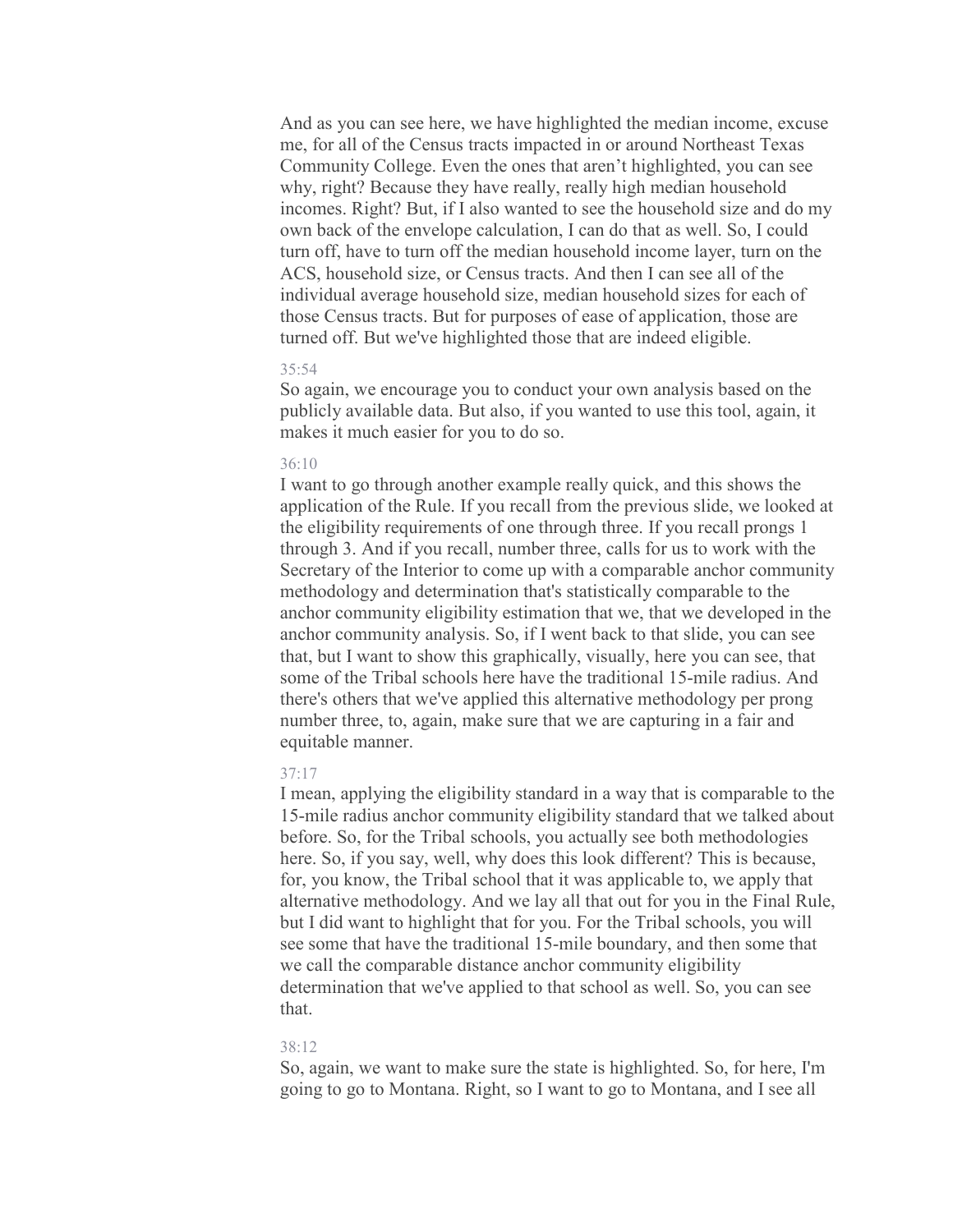the schools here, and then once I select the school's name, then my list populates and then I can see all of the eligible Census tracts, again, that will qualify for the CMC Program.

# 38:41

Let's go through one more example. We have gone through the HSI's, we've done TSU's, we've done and AANAPISI's. Let's go through the ANNH. So, what you will see right now. We just clicked on that. Now, there are some schools that qualify, there are some schools that are designated in more than one category. So again, just highlighted one here. Chief Dull Knife College qualifies both as Tribal and as Alaska Native-Native Hawaiian Institution. So again, you can see that in the app that you will have in this tool, various schools that will qualify under various designations by the Department of Education.

### 39:35

Again, for program purposes, we're only going to allow one application for that school type. But again, for accuracy of information, accuracy of presentation, we want you to know that there are some schools that are reflected in more than one category. It's reflected here in this tool.

#### 39:57

Finally, let's do an HBCU example. So, I encourage all of you to access this tool, use it. Utilize it, ask questions. And we'll be addressing this in our outreach, as well as in our technical assistance as well.

#### 40:16

I'm going to do one more example of an HBCU. Let's go to Oklahoma. Look at the school's name, there's Langston University in Oklahoma. And again, you can see the 15-mile radius of the application of the Anchor Community Eligibility standard, the poverty threshold, you can see that for Langston University. And so, again, you know, specific information, I click on this Census tract, and I can get all the information. And, again, if I want to just highlight on the list tab, all of those Census tracts when I click on it, it will highlight in purple as an outline on all of that information.

### 41:01

So, again, very good information and we're excited about this tool. We hope we've made this easier for you to access and conduct the anchor community determination based on the median household income data and the poverty threshold. Again, we will have specific information in the NOFO with respect to the margin of error, with respect to any disputes or challenges. Again, understanding that some of the data that's provided by the ACS is based on estimates, sampling estimates. Those estimates are, do have margin of error as a part of those. So, again, look for the NOFO, we deal specifically with how we treat that. If you have any reason to believe that a Census tract that was not referenced here would indeed qualify, we outline that procedure on how you can, but, for lack of a better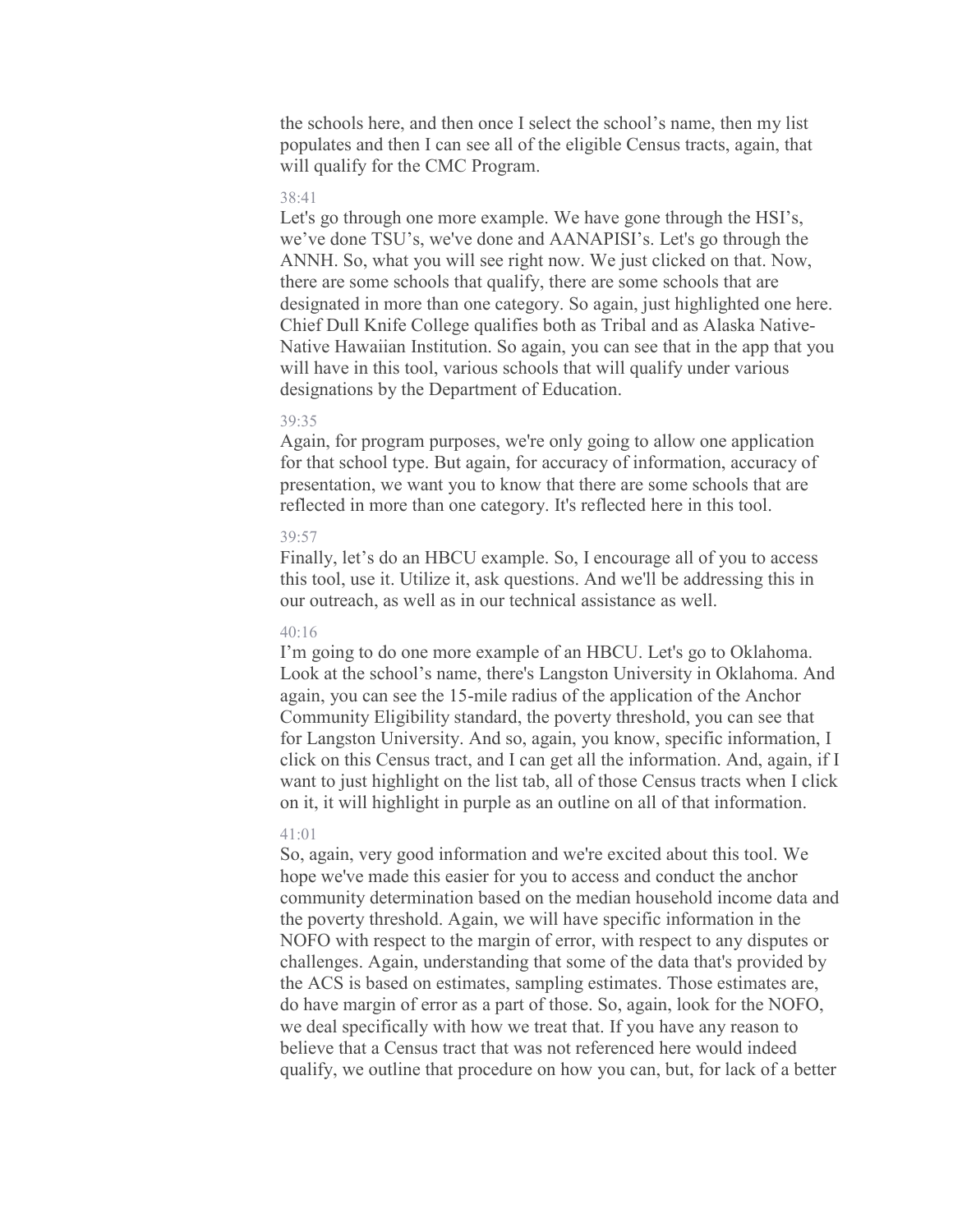word, challenge, or dispute, you know, that determination and include that in your application. So, we do address that in the NOFO.

#### 42:11

OK, so again, I encourage everyone to use this tool. You know, again, we'll be soliciting feedback from you in our outreach process. Working with you if you have any questions about, you know, the Census tracts and what that means in terms of your consortia partnerships, consortia applicants, as well as any work the schools can do in the community with students and members of the community. So again, if you are indeed listed here, you have, again, this is a reflection of those three prongs of eligibility. So, all of the legislatively defined HBCU's are in here, legislatively defined TCUs are in here, and then all of the above the fivesub delineated MSI categories are in here as well per the 2020 Eligibility matrix. So, the methodology, the rationale, the approach is all laid out in the Final Rule. Again, specifically how we apply, it is also here on the About tab.

#### 43:26

We look forward to any information, any feedback, that you can provide. Again, we'll be seeking that. We'll be working with you during our specific outreach strategy. So, encourage, again, everyone to use the tool.

# 43:41

We're excited about it. We have exciting new capabilities that we can use under our National Broadband Availability Map. So please, utilize the tool and give us information as we continue to work with you on our outreach efforts. So that's the tool. I've released the addresses. I will have the address for you at the end of the presentation. And at this time, it's my pleasure to turn it over to Francine Alkisswani who will talk about stakeholder outreach and our plans for technical assistance. Francine, over to you.

# 44:25

**Francine Alkisswani:**

Good afternoon, everybody. I want to welcome you, it's great to have so many people here and interested in this topic. We're excited about it.

# 44:35

Thank you, Scott, for that thorough demonstration of the CMC Anchor Community Dashboard. Surely everyone now understands how we are verifying eligibility. And I'm sure they're all eager to have an opportunity to explore and make use of this dashboard on their own.

### 45:01

During the time that we were writing the rules for the CMC, we had several outreach conversations regarding the Pilot Program. We have met with umbrella organizations that represent the eligible entities for the program, and this includes NAFEO, AHEC, Thurgood Marshall College Fund, HACU, UNCF, and the White House Initiative on Asian Americans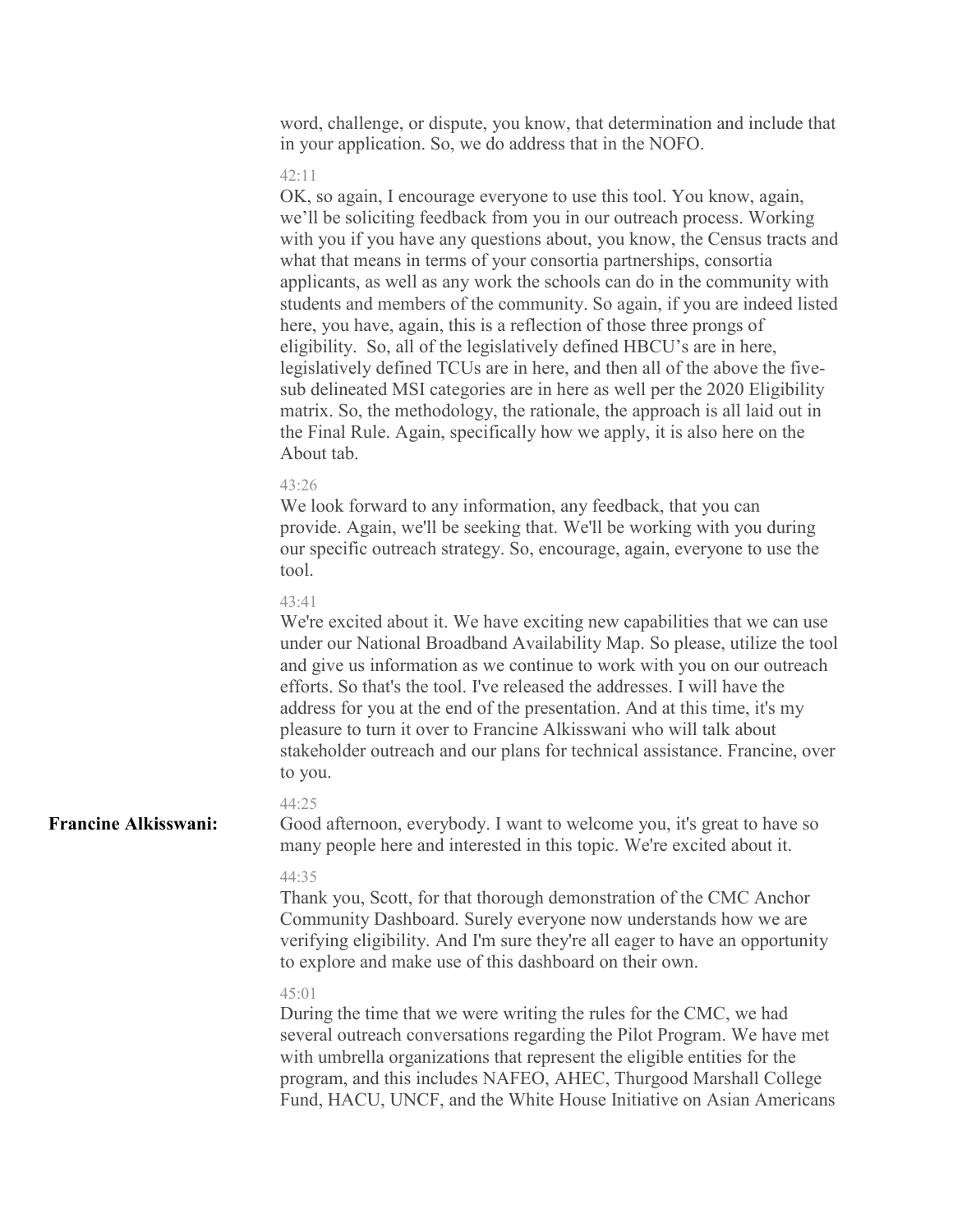and Pacific Islanders. I must not forget the session that was hosted by Johnson C. Smith University for members of the Carolinas Alliance for Success in Education. Carolina's meaning North Carolina and South Carolina HBCUs. This organization hosted the meeting where the Minority Broadband Initiative was launched in 2019. We can't forget those partners. We take our partners quite seriously.

#### 46:08

We believe in collaboration, and we have all throughout BTOP with the launching of the MBI. And, as you well know, that was an important factor and has been an important factor for BroadbandUSA. So, we also met with representatives from the telecom industry, and the Multicultural Media, Telecom and Internet Council, better known as MMTC.

#### 46:38

And SHLB, the Schools, Health, and Libraries Broadband Coalition. We've met with CTN, the Community Tech Network and the National Digital Inclusion Alliance, as well as the US Distance Learning Association. So those that's a sampling, if you will, of our stakeholder outreach. We began this, as I said, when we were writing the rule, we will continue. We are continuing to do this. And we will continue to do this, to engage with our stakeholders, as we write, and as the NOFO is published, and with all constituent groups and stakeholders, and interested parties.

# 47:26

But right now, I'd like to share our responses to some of the questions that emerged, some of the points that emerged during our discussions. I think this will shed light on some questions you might have as you begin to plan and write proposals for the Pilot Program.

#### 47:45

One of the first questions to emerge, have to do with what is meant by a pilot program? Well, I think right off, we need to say that this funding is \$248 million that was allocated for the Connecting Minority Communities Pilot Program was a one off. It was to establish a pilot program that would be proof of concept, if you will, for whether or not this is, indeed a program that the Administration, the Congress, would be interested in, and would learn lessons from this go around, as to whether or not it would be a program that will be funded as a part of NTIA's portfolio programs going along.

### 48:42

So, this Connecting Minority Communities Grant Program is a pilot program. It's funded under the Consolidated Appropriations Act of 2021. That spending Bill included \$900 billion in stimulus relief with the COVID-19 pandemic in the United States. And as I've just mentioned, \$285 million was allocated for the CMC.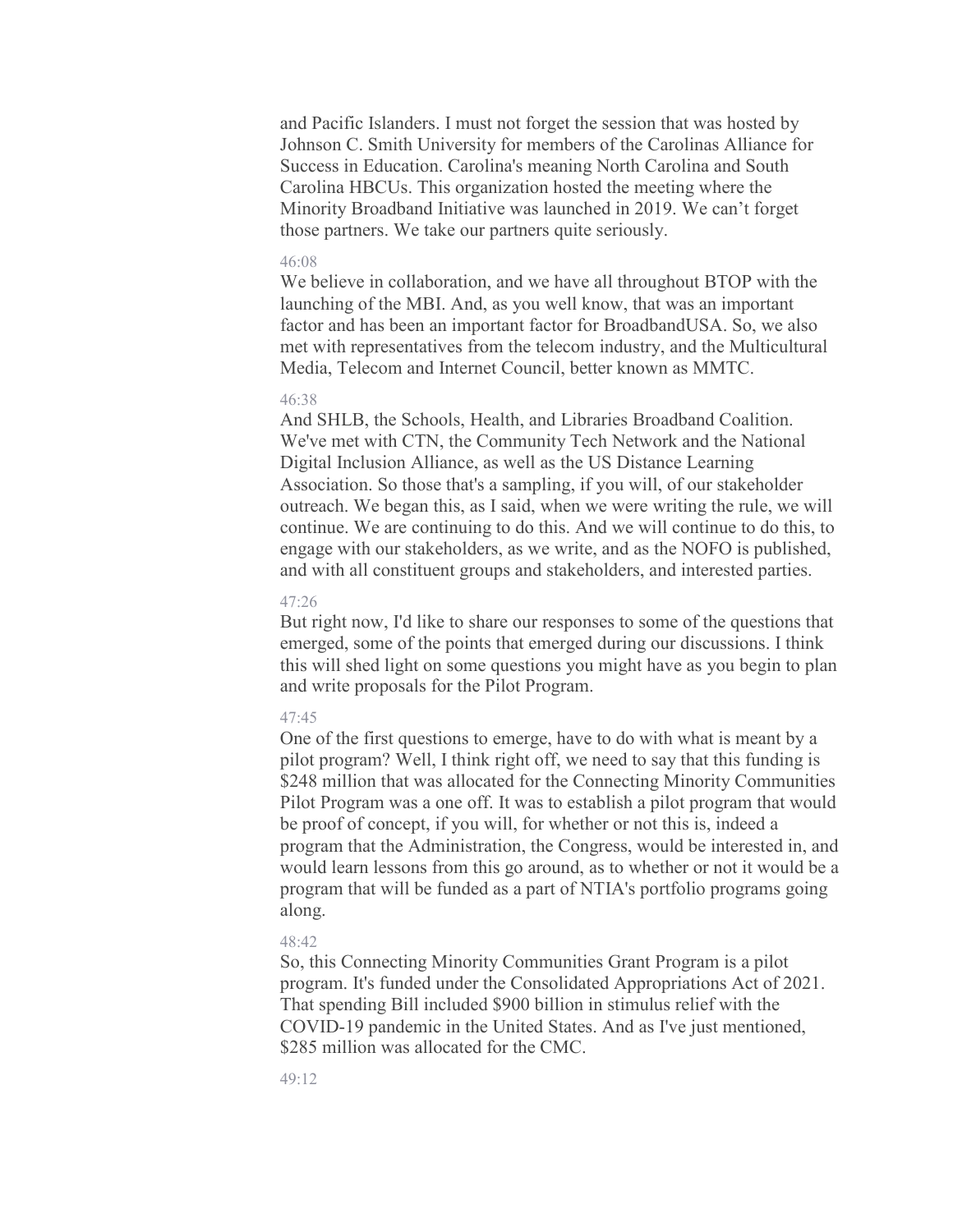I think it's fair to note, given this period that we've been in for a year and a half now, that the bill is an extension of the CARES Act with regard to addressing the problems confronted by HBCUs, TCUs, and MSI's in general, in response to COVID-19.

# 49:35

I think we're all fully aware of, and recall all the issues and problems that schools encountered in terms of whether or not they were broadband ready, if you will, by terms of infrastructure on their campuses, like whether or not staff and students had broadband available in their residences, and even if they had it available, could they afford it?

# $50:02$

And lastly, did they have equipment that allowed them to easily, one, take part as faculty in delivering distance education courses, and as students, allow them to meaningfully participate in those classes, such that their degree programs were not stunted, that they could take full part in their classes. So, this is the background, which it came about.

# $50.30$

So, while the purpose of this program is explicit, namely, as has been stated to you, to provide grants for the purchase of broadband Internet access service or eligible equipment or hire and train information technology personnel to facilitate educational instruction and learning, including through remote instruction. That's the bare bones of what the purpose of the grant is. As a pilot program

#### 51:05

It is incumbent upon each of you as grant applicants to provide a description of the problem that your institution seeks to address, and how the purposes of the grants program, namely the use of these technologies and services, will help to solve the identified problems. Identification and statement of problem is essential to how you then further develop an innovative approach to solving that problem using technology.

# 51:43

Since this is a pilot program, NTIA will be looking for innovative methods and solutions through identified problems that will serve as models, templates for replication, and that will be the basis for recommendations to the Administration.

### 52:04

Another point that emerged, if you've said all of that, and we've talked about that, what then would you advise that potential grant applicant to do in order to be best positioned to have a winning proposal?

# 52:27

Well, I think you all know right off the bat that we can't tell you what will be a winning proposal beforehand. But we can say, here are some tips and some guidelines for making it a competitive proposal.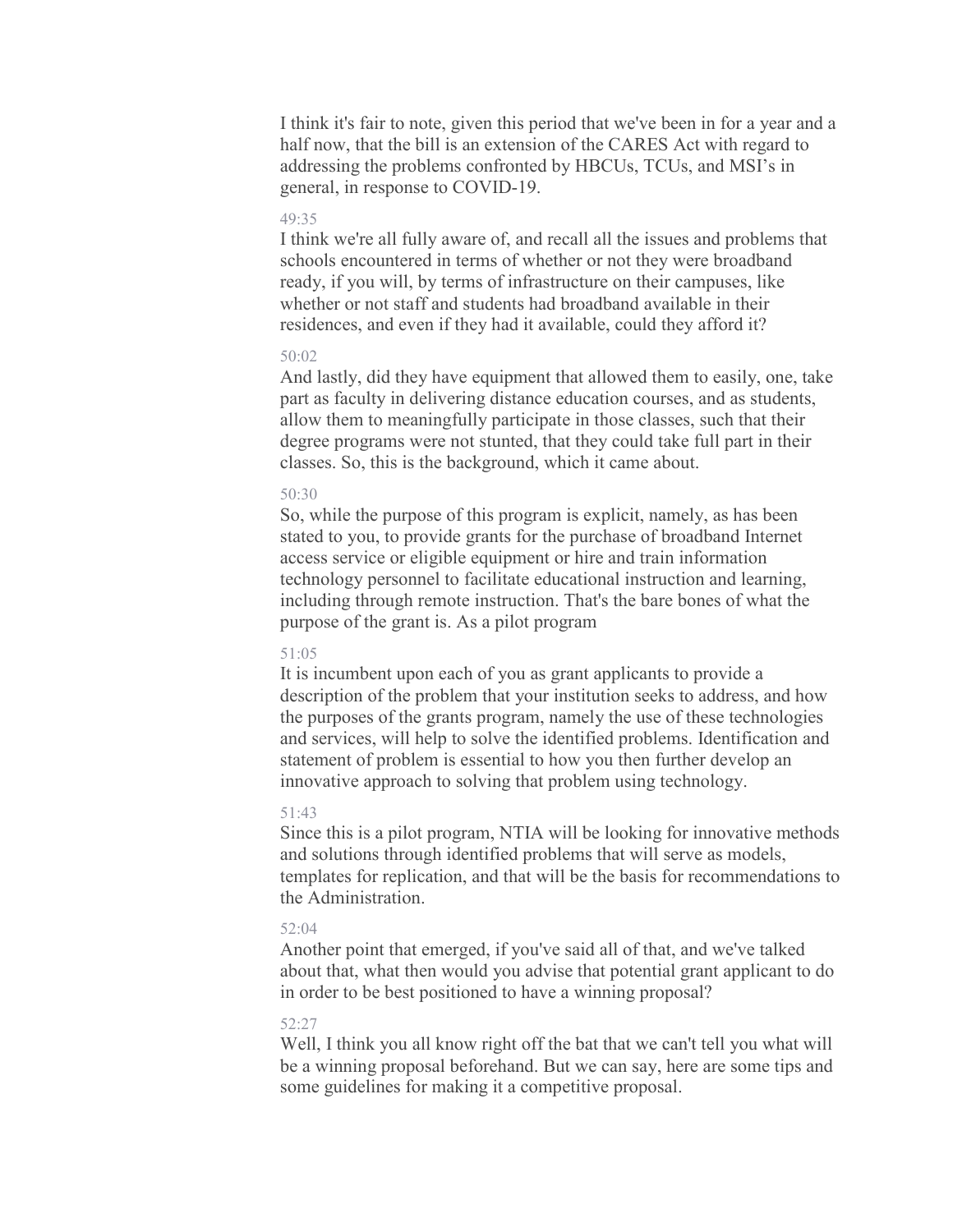First, of course, you must meet all of the eligibility requirements, but more importantly, does this proposal show how your institution is closing the gap left by CARES Act funding? Does it show how it will supplement Title Three and CARES Act funding? Have you come up with a creative, innovative way of partnering and developing consortia to implement your project? What problems has your institution faced as a result of COVID that are, indeed, a function of limited, or non-existent broadband access and how will this proposal solve that problem?

# 53:29

Please provide a clear statement of the problem. Clearly articulate a program description that includes a solution to the problem, including target population, anticipated outcomes, short-term outcomes, and plans for sustainability. Provide a clear implementation plan and include an evaluation plan. And, finally, give a detailed budget narrative that maps to your implementation plan.

#### 54:08

I think if you're able to pull together all those elements in a clear and convincing manner, then it at least puts you in the ballpark of being competitive with respect to this grants program.

# 54:28

Now I did mention evaluation, but nonetheless, people have asked, will there be an evaluation and reporting requirement? How will NTIA effectively develop, track, and manage data collection, evaluation, and reporting materials?

#### 54:48

I'll go back to the point of Pilot Program. Because this is a pilot program, evaluation and data collection, are essential to the overall success of the program. I might add, it's also essential to the overall success of each of your projects. There will be a bi-annual reporting requirement and a report due after the end of the grant period. Additionally, not later than 90 days after the end of the program, NTIA is required to submit to the Committee on Commerce, Science, and Transportation of the Senate, and the Committee on Energy and Commerce of the House of Representatives

#### 55:36

A report that describes the manner in which the pilot was carried out, identifies each recipient that received a grant, and that contains information regarding the effectiveness of the Pilot, including lessons learned in carrying out the program. This includes successes, as well as barriers and constraints, evaluation reports, and end of the grant reports.

### 56:07

This will be the foundation for NTIA's reporting requirements. Just a side comment on that, quite often projects feel that it's not, not only is it not important, but then it might be detrimental to them, to report constraints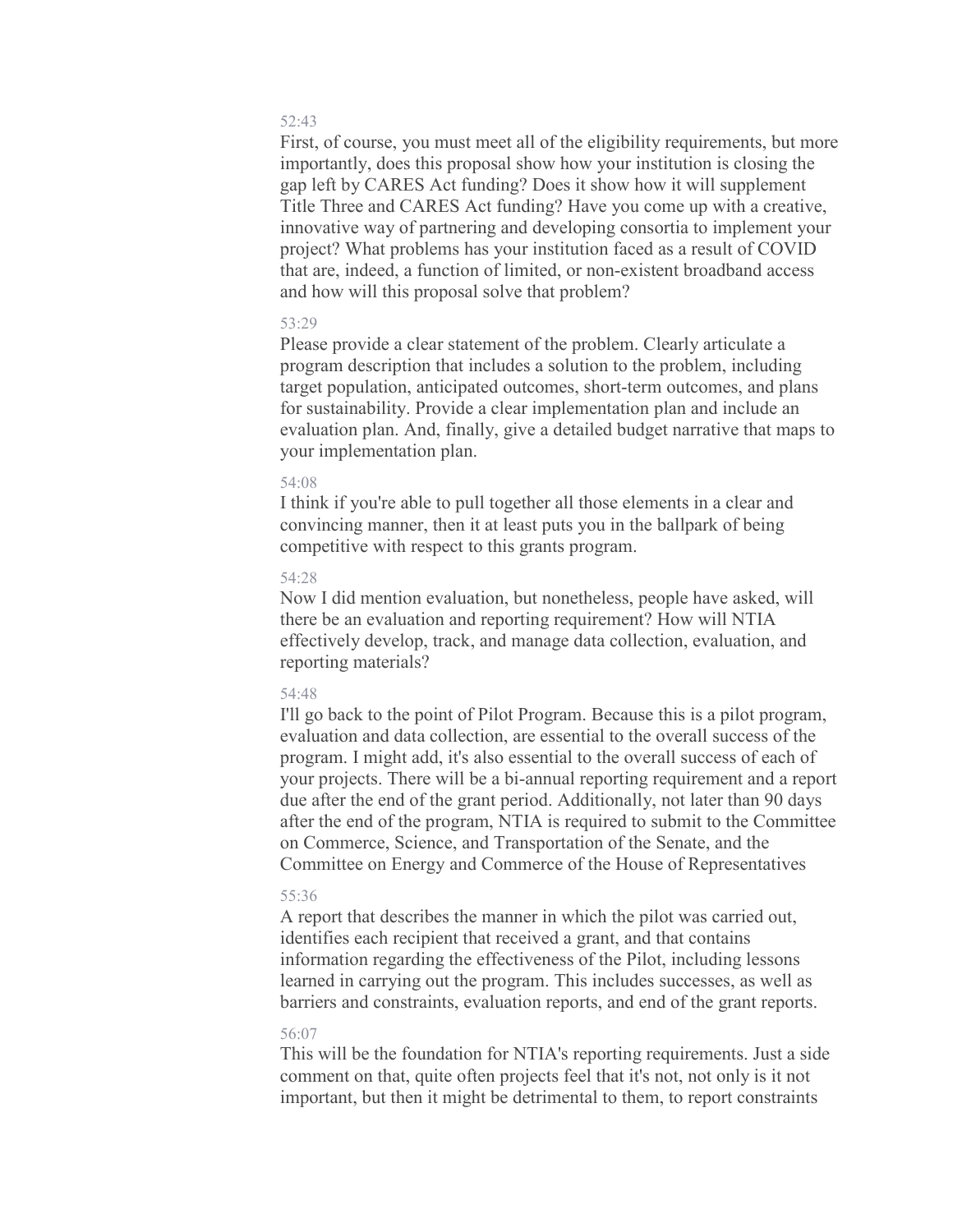that have been encountered or barriers to success. But let me go back to the Pilot Program issue. It is important for us to learn from you from the field where are those barriers and constraints have been encountered, and how you've been able to solve them, or overcome them. Or which, which were the barriers and constraints that you were not able to confront, that remain? That should be around recommendations for further support, or how programs of this nature could be better structured. So, the reporting requirement is, is important from many facets.

# 57:15

Will NTIA focus on the best investments and the best projects to ensure and demonstrate success?

# 57:25

Well, we will focus on those that make the best case for the investment being made, and that supports, by their implementation plan, evaluation plan, and all documentation, that this is a project that that will ensure or is likely to ensure success.

### 57:48

We want to be able to support the development of stellar projects that can serve as templates for replication, and that will provide evidence of success that serves as a basis for recommendations to the Congress and this Administration for the future.

#### 58:05

You might ask, why does she continue to stress the innovation best practices of the implementation?

### 58:13

I have to continue to stress those points simply because this is what will make the case for the Connecting Minority Communities Pilot Program to become instantiated as the Connecting Minority Communities Program within NTIA and for the services and benefit of communities across our nation.

#### 58:41

Now, will satellite campuses, moving on to another point. Will satellite campuses be eligible grant recipients?

#### 58:48

Many colleges and universities have a collection of campuses. Now, the Department of Education attaches a program qualification to these institutions. Just as a reminder, we have used the Department of Education's eligibility matrix and criteria for establishing that first level of eligibility for our programs. So, the eligible institutions, satellite campuses will have a unique unit ID or an OPEID, and in that case, it will be eligible.

59:29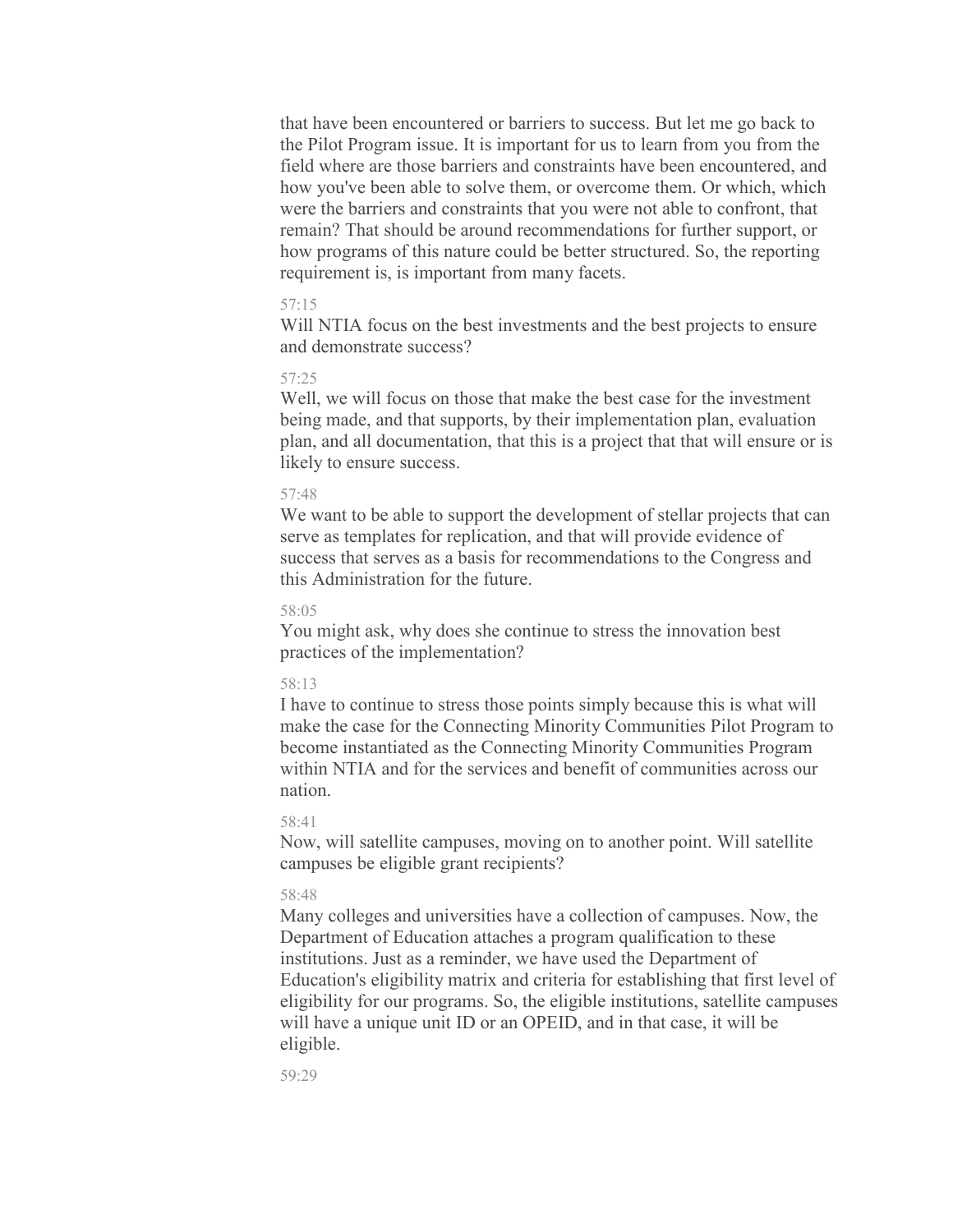If it has its own organizational structure and administration and its own budget, then that satellite campus does qualify as an eligible recipient and will have its own 15-mile service radius boundary.

### 59:51

Another question having to do with application date. From the open application date to final announcement of awards, how long do you anticipate that this process will take?

# 1:00:05

Well, our preliminary estimation is approximately 90 days or less.

### 1:00:15

Is there a timeline for the use of the award money?

# 1:00:21

The NOFO will address this programmatic point in great detail, however, we anticipate a two-year period of performance. Several of you have been interested in whether or not there are similar programs for disadvantaged communities but are not located near colleges or universities.

### 1:00:48

Well, I can easily say there are several other federal agency programs that support broadband programs, including ones that might be eligible programs for unserved communities that are near MSI's, and other institutions of higher education or that are in communities but are not located next to or near such institutions. But to find out more information about that, NTIA, through its BroadbandUSA website, on the resources federal page, does have a federal funding resource. FY 21, Federal Funding Guide in a PDF format that you can download, and there's an FY 21 Federal Funding Guide spreadsheet that you can also download.

# 1:01:44

NTIA, in collaboration with its federal agency partners, has developed this federal funding resource for you to be able to identify other such federal agency programs.

# 1:02:00

Now I'd like to give you a reminder. Since NTIA is soliciting volunteer reviewers, we're sure you'd like to know what the time commitment is for such reviewers. We anticipate reviewers will receive roughly 10 to 20 proposals to review over a two-week period. So, I expect that we will then convene a panel about 2 to 4 hours to facilitate final scores and to address specific reviewer concerns. We would expect that this will be the equivalent of about one week of time from each reviewer. We are, again, soliciting you and your stakeholder organizations to take part and volunteer and be reviewers for the Connecting Minority Communities Pilot Program.

1:02:59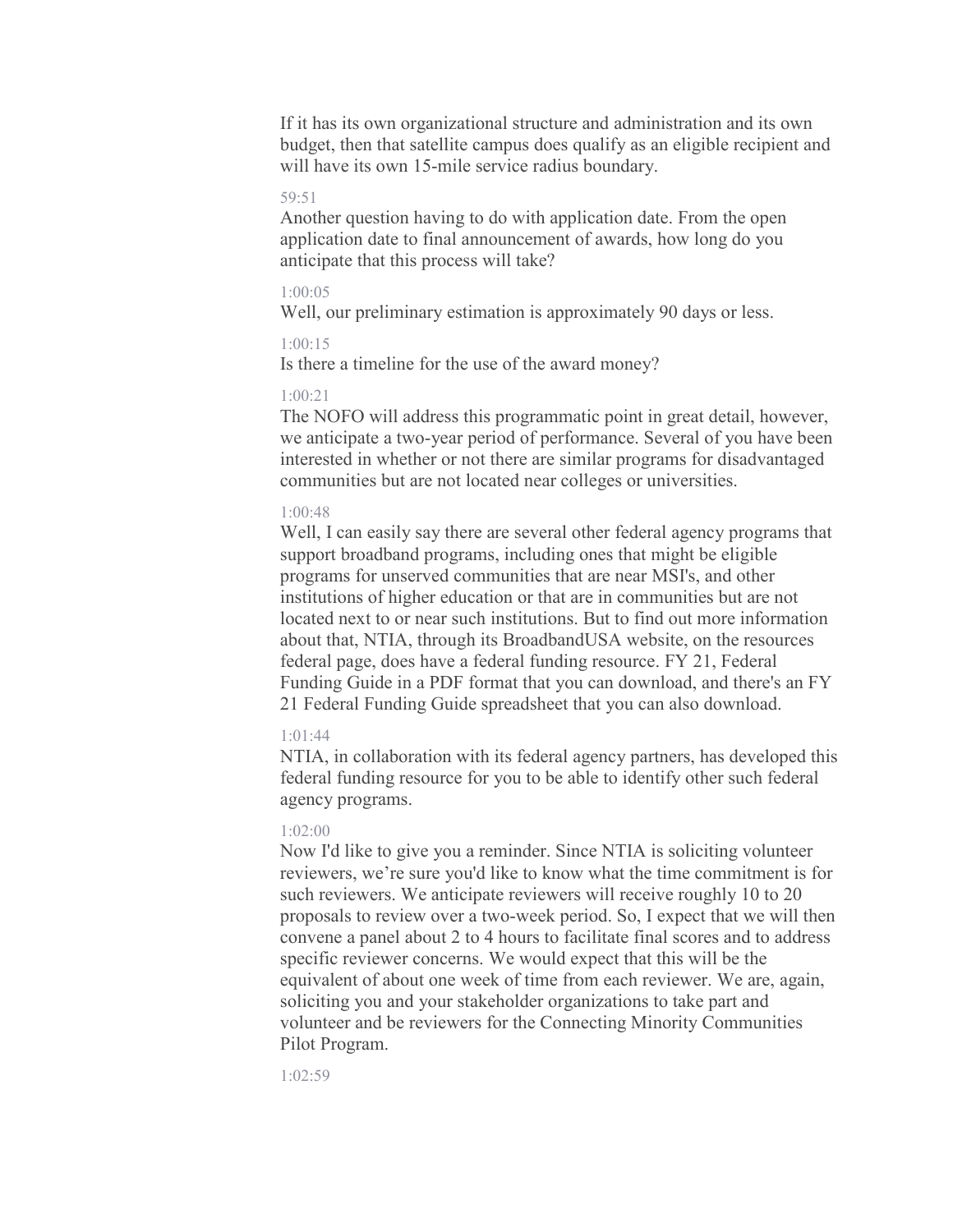So, we hope that these points will be of help to you as you think about projects that you wish to develop. And I'd like to thank you so much for taking part in today's webinar. I'd like to know turn this back over to Scott for next steps.

#### 1:03:18

So, thank you Francine for providing the overview of our outreach efforts and technical assistance plan as we move forward here, preparing for the launch of the CMC Pilot Program. **Scott Woods:**

#### 1:03:30

Good afternoon again everyone, my name is Scott Woods and I'm going to go through the CMC next steps.

# 1:03:37

So, as you all saw from earlier today, the CMC Final Rule has been published in the Federal Register as of June 15<sup>th</sup>. We're excited about that. As you are aware, the Consolidated Appropriations Act required us to go to Final Rule first to codify the CMC pilot Program. We've done that, you can access, you can review the Final Rule, understand all of our approaches and methodologies for eligibility, et cetera that we've just reviewed.

#### 1:04:09

As Francine just talked about as well, we have a robust stakeholder outreach and technical assistance plan and so we look forward to working with all of you as we roll through in preparation for the launch of the CMC Pilot Program. Our next step is going to be a call for merit reviewers. And I'm going to ask Gilbert to come back and go into detail about our need for merit reviewers to launch the CMC Pilot Program.

# 1:04:38

So next steps are the approval and publication of the NOFO, the Notice of Funding Opportunity. So right now, we anticipate publication of the NOFO and opening of the application window by mid-August. We do have a draft in review. And so, it's going to probably be several weeks, not months, several weeks, before that NOFO will be approved and published. So, stay tuned for that. Our goal is, hopefully, by our next webinar, which we have scheduled, that will be on the release and the publication of the NOFO. That will have all of the information and details that you will need to apply for the CMC Pilot Program.

### 1:05:23

We're also going to invite our NIST counterpart, our NIST Grants Office, to our next webinar to talk about the grants and financial management requirements and the best practices. So, we can really start to plan for all of the requirements, the rules, the obligations from the NIST Grants Office, and Grants Officer perspective. And so, you will see NIST being involved as we move forward with our outreach, both on the public webinars, but as well as our outreach efforts as we move forward.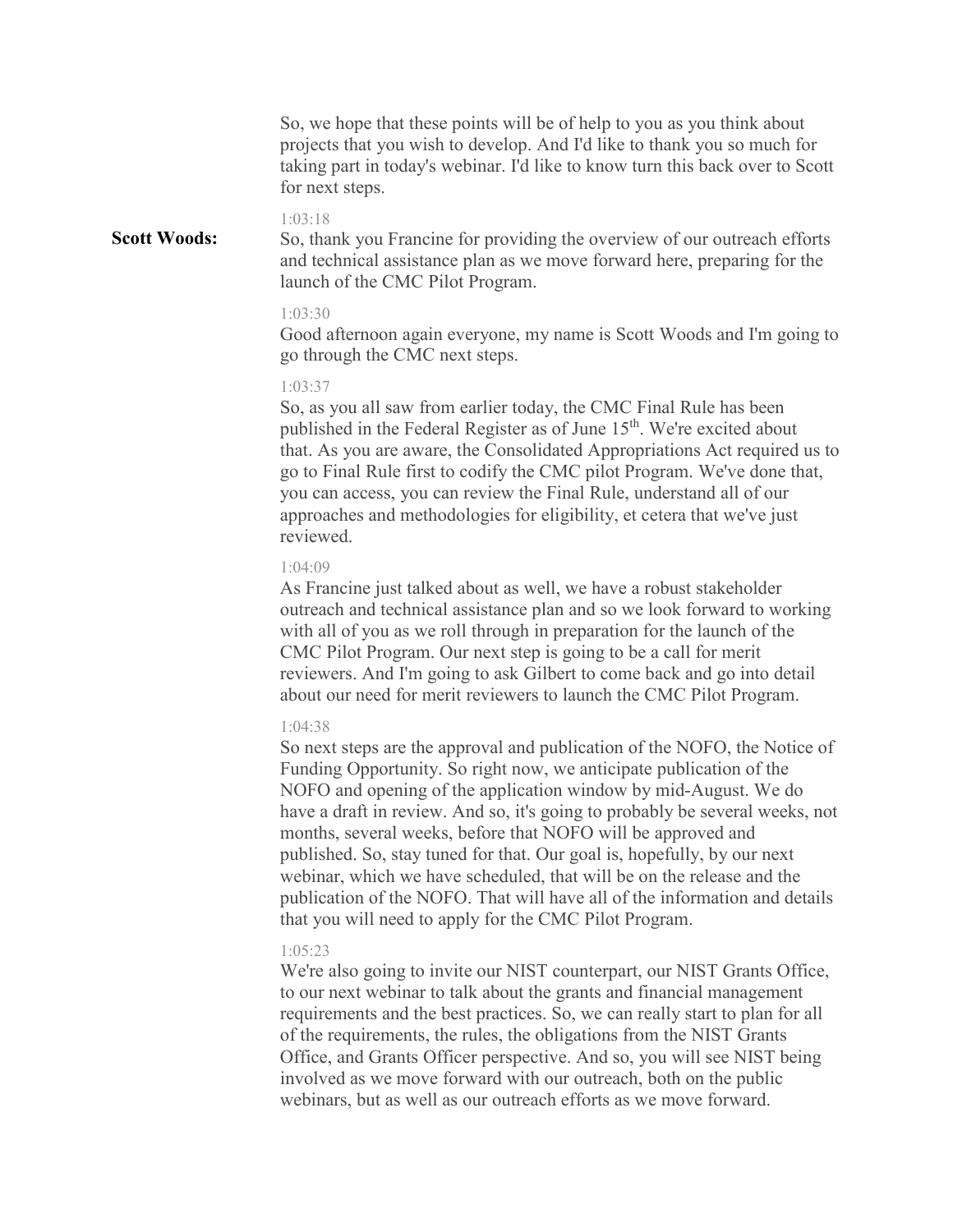# 1:05:56

We're also, as you see in the Final Rule, we have to conduct the merit and program reviews for applications that are received. That's a necessary step that we'll be going through as well. And then, for those Pilot Programs that are accepted, you'll receive an official notification and acceptance from the NIST Grants Office. And that will contain a ton of grants documentation that you'll have to sign to begin the program. And then finally, we'll do a program launch, you will assign you a CMC Federal Program Officer, and a NIST Grant Officer that will help you adhere to all of the requirements and the protocols of the CMC Pilot Program.

#### 1:06:40

So, we are really excited about releasing the Final Rule. We're really excited about releasing the CMC Anchor Eligibility tool, the Dashboard that will help you hopefully help you make some decisions about the work that you want to do. And again, just stay tuned for the next steps as we continue our outreach efforts, as we continue to inform you of the status and the launch of the CMC Pilot Program.

### 1:07:08

So, with that said, I'm going to turn it over to Gilbert, who is going to talk about, in a little bit more detail, our call for merit reviewers. Gilbert, I ask you to come back and discuss this with our audience. Thank you very much, everyone, and we look forward to working with you and providing more details in the future.

# 1:07:31

**Gilbert Resendez:**

Thank you, Scott. I will now discuss a little bit about NTIA's call for merit reviewers.

#### 1:07:39

NTIA is seeking volunteers with broadband and digital inclusion expertise to serve as merit reviewers for all of NTIA's grant programs, including the CMC Pilot Program. I want to pause and say, now that the term merit review, or maybe something that people are unfamiliar with or new to them. And the position is very analogous to what, if you're coming from an academic background, is a peer reviewer or a blind reviewer of reviewing a paper before publication.

#### 1:08:09

This is a critically important step for us in ensuring that we can award funds to the best applications possible. So, it helps us and helps you when getting award funds.

### 1:08:22

To apply to be a merit reviewer, please e-mail GrantReviewer@NTIA.gov with the following information on this screen. We anticipate that merit reviewers will begin in August and extend through October.

1:08:37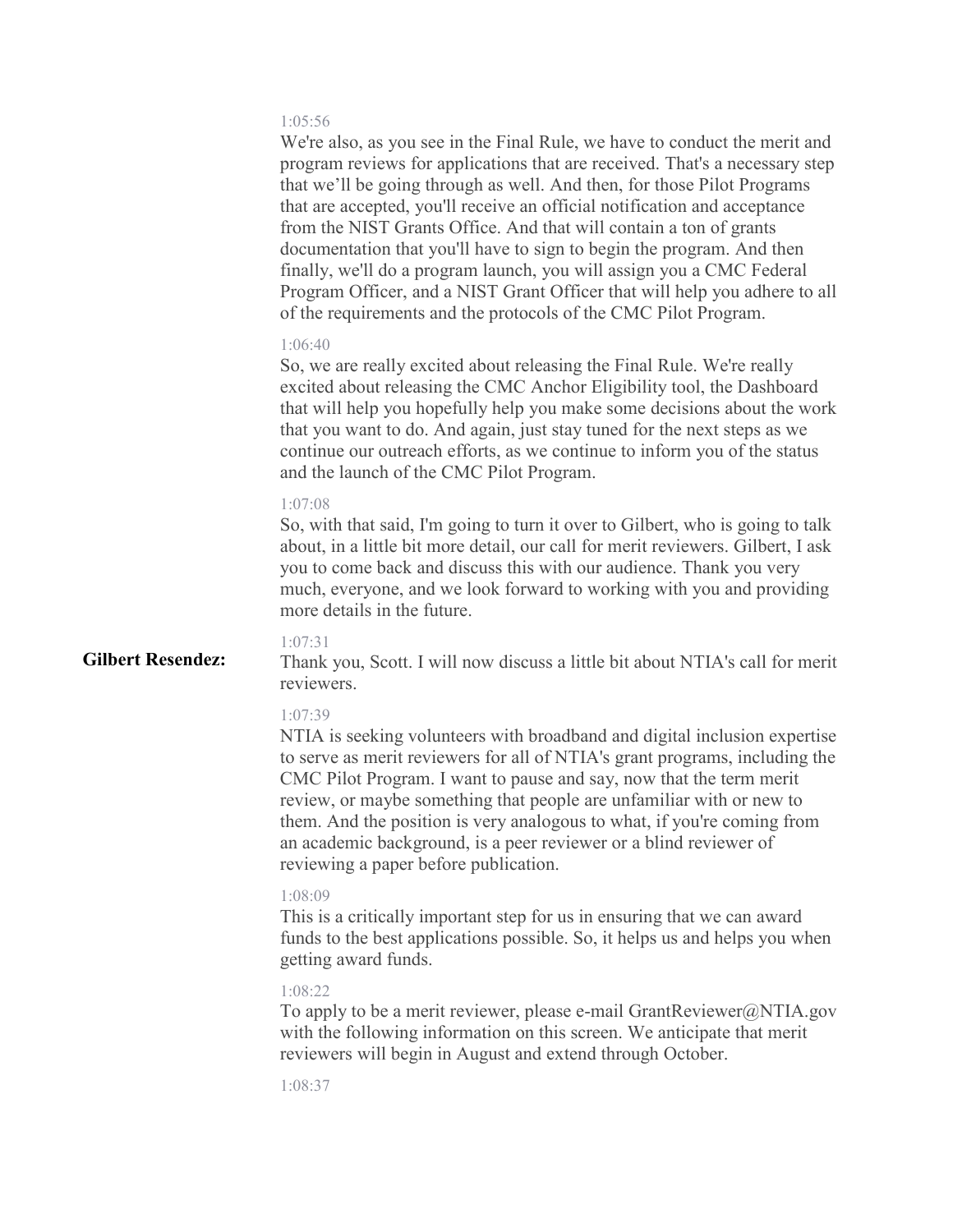We are committed to ensuring that we have merit reviewers with a wide variety of backgrounds in diverse areas in the United States.

#### 1:08:46

I also want to pause here and address a couple of questions that we've been getting from folks, and that is; if you're applying for NTIA grant funds, are you also able to serve as a merit reviewer? And the answer is yes. We have a number of internal checks and controls in place to ensure that individuals who are applying for grant funds, who are also serving as a merit reviewer, will not be conflicted out of receiving funds. If you have any additional questions related to that, you can also e-mail [GrantReviewer@NTIA.gov.](about:blank) But I do want to assure people that applying to be a reviewer does not preclude you from receiving NTIA grant funds or for applying for NTIA grant funds and vice versa. And with that I would like to say thank you to both Scott and Francine for presenting today on our CMC Pilot Program.

### 1:09:35

I will now close this portion of our discussion and open up the webinar for our Q&A session.

# 1:09:54

So, thank you again to Scott and Francine for spending time with us. I have a few questions from the Q&A.

#### 1:10:04

Before we get started, I did want to note that there are some questions on if we will be sharing the slides with people and I just want to say yes, we'll be sharing that on or before June  $30<sup>th</sup>$ . Please be checking the BroadbandUSA website to see when we will be posting that.

# 1:10:22

Before we get started with the other questions, Scott. I just wanted to ask; can you share a little bit about when we expect to see the NOFO posted? I know that usually goes into more detail than the Rule that we just posted. Is there anything you can share on that right now?

#### 1:10:41 **Scott Woods:**

Yes, thank you Gilbert. Thank you for the questions from the participants. So, right now, the NOFO, The Notice of Funding Opportunity is under review. That's a fairly lengthy process. But we are on track for what we always thought was about mid-August NOFO release publication approval.

#### 1:11:01

The NOFO will officially open up the application window. And, as I stated in the chat, we're planning for about a 90-to-120-day application window, but that will be officially set when the NOFO is published in the Federal Register.

1:11:18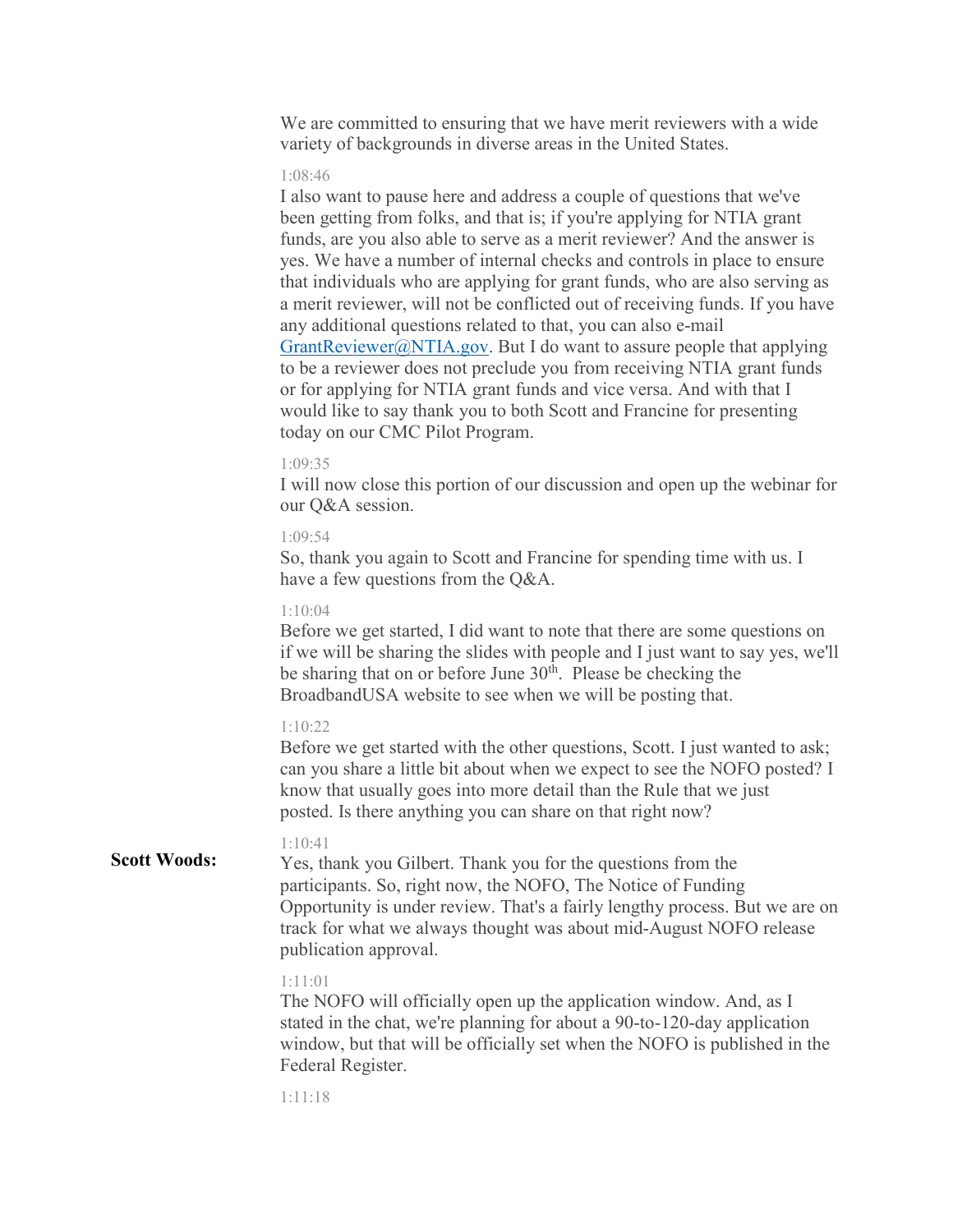| <b>Gilbert Resendez:</b> | Thank you for that. So, it sounds like the NOFO is the first peak that kicks<br>off that timeline.                                                                                                                                                                                                                                                                                                                                                                                    |
|--------------------------|---------------------------------------------------------------------------------------------------------------------------------------------------------------------------------------------------------------------------------------------------------------------------------------------------------------------------------------------------------------------------------------------------------------------------------------------------------------------------------------|
| <b>Scott Woods:</b>      | 1:11:23<br>That it is, yes.                                                                                                                                                                                                                                                                                                                                                                                                                                                           |
| <b>Gilbert Resendez:</b> | 1:11:26<br>Thank you for clarifying that.                                                                                                                                                                                                                                                                                                                                                                                                                                             |
|                          | 1:11:28<br>We do have a couple questions on program structure and eligibility, so I'll<br>start with those. So, one question I had, which was really interesting.                                                                                                                                                                                                                                                                                                                     |
|                          | 1:11:41<br>What is the Census tract eligibility when the 15-mile radius extends<br>beyond a state boundary? For example, here in the DC area, Howard<br>University is situated in Washington DC but the 15-mile radius around<br>Howard extends into the District of Columbia, Virginia, and Maryland.<br>Does the state boundary mean anything or is it inclusive of the Census<br>tracts? Can you talk more about that?                                                             |
| <b>Scott Woods:</b>      | 1:12:06<br>Yeah, that's a good question and I answered that in the chat as well. That's<br>a really good question. So, the anchor community boundaries are actually<br>set by the 15-mile radius. And so, we don't take into consideration state<br>boundaries for the anchor community determination. As you know, many<br>schools are both in rural and urban areas and border other states. So, again,<br>it's determined by the Census tract area, not the actual state boundary. |
|                          | 1:12:37<br>But if anyone has any questions, feel free to reach out to us directly. We<br>consider the anchor boundary of the institution that 15-mile radius and that<br>can, at times, cross state boundaries or other boundaries.                                                                                                                                                                                                                                                   |
| <b>Gilbert Resendez:</b> | 1:12:53<br>Thank you. It was a great question.                                                                                                                                                                                                                                                                                                                                                                                                                                        |
|                          | 1:12:56<br>The next question I have is; If a campus is not in an eligible tract that<br>maybe qualifies as a HSI, HBCU, TCU, what have you: are they still<br>eligible to apply for funding to improve on campus broadband for their<br>students?                                                                                                                                                                                                                                     |
| <b>Scott Woods:</b>      | 1:13:14<br>So, that's a good question. We got that question in the webinar<br>yesterday. So, the institution does not have to be located in an otherwise<br>qualified Census tract for anchor community determination. So, the<br>answer to the question, it is yes.                                                                                                                                                                                                                  |
|                          | 1:13:30<br>The 15-mile anchor community boundary is for those consortia<br>approaches where the school wants connectivity for students. As we all                                                                                                                                                                                                                                                                                                                                     |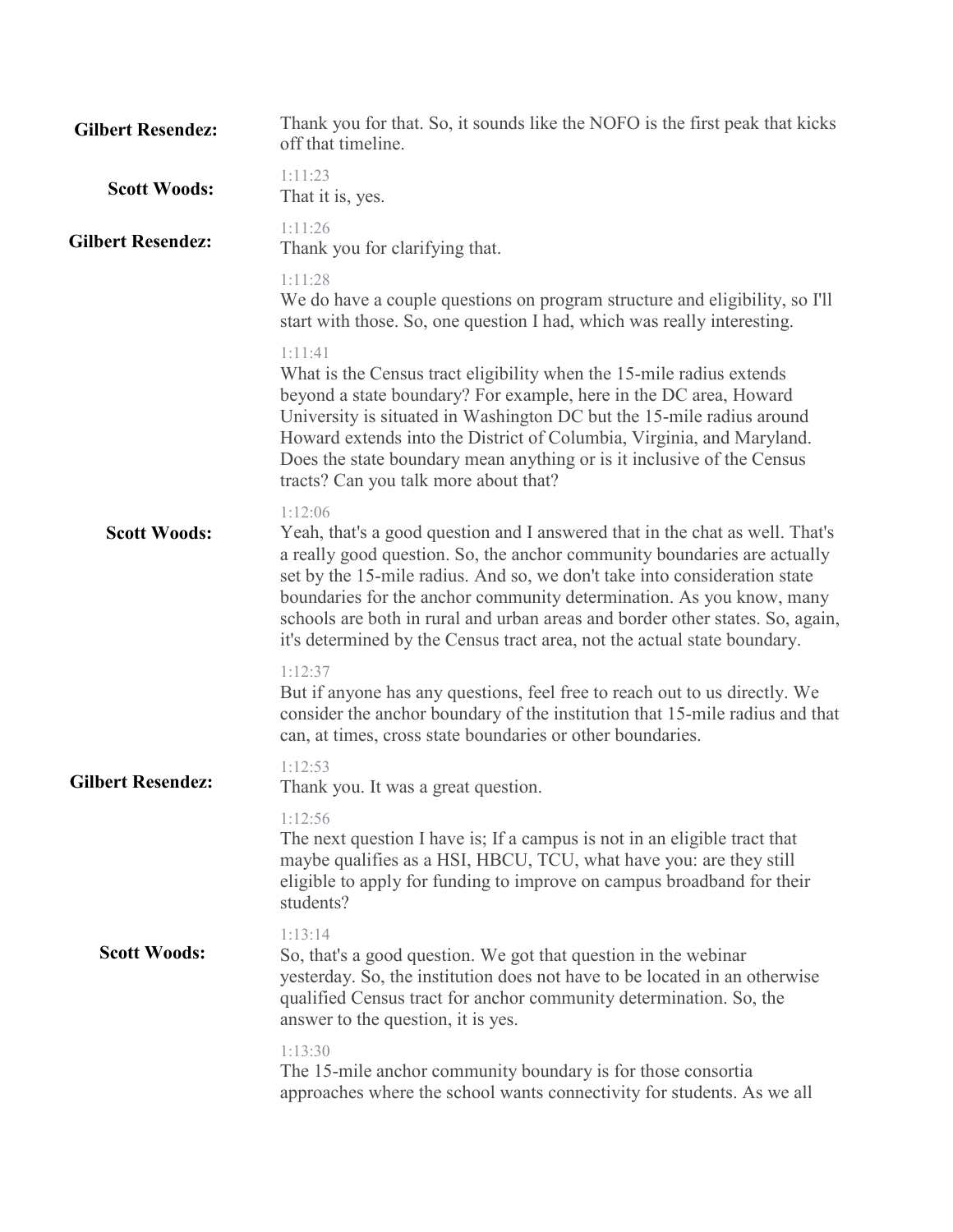|                          | know, a lot of schools, their students come from the surrounding<br>area. That extends the possibility for them to do something, targeting their<br>students that live in that 15-mile anchor community boundary. But, again,<br>if the school was an eligible institution, it could under, as we outlined<br>before, improve campus based broadband connectivity and access for<br>students.                                                                                                                                                                                                                                                                                                      |
|--------------------------|----------------------------------------------------------------------------------------------------------------------------------------------------------------------------------------------------------------------------------------------------------------------------------------------------------------------------------------------------------------------------------------------------------------------------------------------------------------------------------------------------------------------------------------------------------------------------------------------------------------------------------------------------------------------------------------------------|
| <b>Gilbert Resendez:</b> | 1:14:06<br>Thank you. We received a similar question to this next one in yesterday's<br>webinar, but this person asked; are eligible universities allowed to create<br>group applications? For example, they used our HBCUs that may be in a<br>similarly situated city. I know other Minority Serving Institutions find<br>themselves in similar situations. So, could those universities group<br>together for group applications if there is overlap in the communities they<br>serve?                                                                                                                                                                                                          |
| <b>Scott Woods:</b>      | 1:14:41<br>Yeah, that's a good question. We plan to address those in our<br>outreach. The rules do call for consortia approaches involving tax exempt<br>$501(c)(3)$ 's as well as a Minority Business Enterprise. We do understand<br>that there would be a possibility that schools that are located next to each<br>other could possibly coordinate and submit an application. So, I would just<br>ask that they bring that up in our outreach efforts. So, we'll talk about<br>that. Because the rules aren't totally clear on that now and I will readily<br>admit that. That's something we'd have to address. Just by way the<br>program is designed, we would hopefully not preclude that. |
| <b>Gilbert Resendez:</b> | 1:15:27<br>Excellent, thank you, Scott.                                                                                                                                                                                                                                                                                                                                                                                                                                                                                                                                                                                                                                                            |
|                          | 1:15:31<br>This may be addressed in the NOFO, but the next question is: What is the<br>maximum funding available for applicants and do we have any sort of<br>insight on a range of award amounts or things like that at this time?                                                                                                                                                                                                                                                                                                                                                                                                                                                                |
| <b>Scott Woods:</b>      | 1:15:48<br>Yes, we did not set a minimum or maximum funding amount. Again, this<br>is a pilot program and as Francine laid out, we are seeking innovative<br>approaches to address the problem. So, we did not set a minimum or<br>maximum funding amount. You will see in the NOFO, when it comes out,<br>sort of average range. I don't want to preface that before it comes out, but<br>there's no pre-determined minimum or maximum. So that's what all<br>applicants need to be worried about.                                                                                                                                                                                                |
| <b>Gilbert Resendez:</b> | 1:16:20<br>Excellent, thank you. This was an interesting question.                                                                                                                                                                                                                                                                                                                                                                                                                                                                                                                                                                                                                                 |
|                          | 1:16:24<br>What specific devices, or broadband equipment, services, et cetera, are<br>included if an institutional are eligible? For example, what are eligible<br>expenses? I think that's what the question is getting at.                                                                                                                                                                                                                                                                                                                                                                                                                                                                       |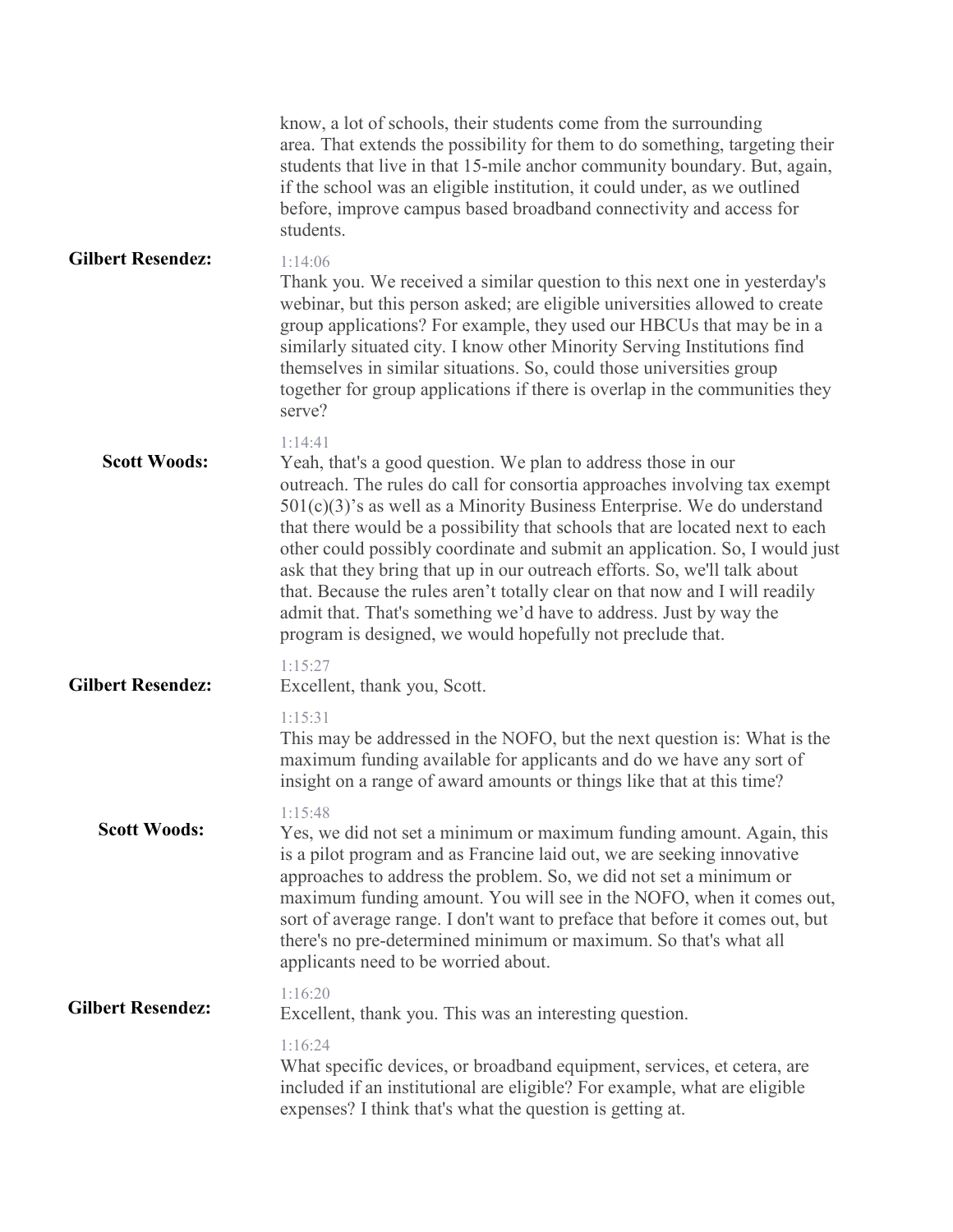| <b>Scott Woods:</b>      | 1:16:37<br>So, both the Act and the Rule defines eligible devices which are pretty<br>broad but to the question that was asked. It does include laptops and<br>devices. I think there's a specific prohibition on mobile phones though that<br>they would not qualify. Laptops, tablets, those devices would qualify.                                                                                                     |
|--------------------------|---------------------------------------------------------------------------------------------------------------------------------------------------------------------------------------------------------------------------------------------------------------------------------------------------------------------------------------------------------------------------------------------------------------------------|
| <b>Gilbert Resendez:</b> | 1:17:04<br>Thank you. This was another question that came up in the chat and I<br>thought was interesting. Would an economic development authority that<br>serves minority communities, or qualifies under a Census tract in the<br>region that it serves, qualify for this program?                                                                                                                                      |
| <b>Scott Woods:</b>      | 1:17:26<br>So that's a really good question, I know the person asked it several times.<br>Again, the Act defines eligible recipients as the HBCUs, TCUs, and the<br>different delineation of MSIs along with consortia with the Minority<br>Business Enterprise and the tax exempt $501(c)(3)$ .                                                                                                                          |
|                          | 1:17:47<br>So again, I think the EDA could work with the school to identify those<br>Census tracts or those neighborhoods that would otherwise qualify, but the<br>applicant to the CMC Pilot Program would have to be one of the eligible<br>recipients as outlined in the Act that I just covered.                                                                                                                      |
| <b>Gilbert Resendez:</b> | 1:18:09<br>Excellent. Thank you. I think this is also a question that came up<br>yesterday. Can a school system with multiple campuses apply under a<br>common application or do they each have to submit separate application<br>per institution? I think the University of Hawaii system, maybe Cal State<br>system, falls into those buckets                                                                           |
| <b>Scott Woods:</b>      | 1:18:31<br>Yeah, that's a really good question.                                                                                                                                                                                                                                                                                                                                                                           |
|                          | 1:18:33<br>I think for purposes of determination of the school location, whether it's<br>independent or not, we go off of how that school reports to the Department<br>of Education. If those campus locations are truly independent, then they<br>would have to coordinate amongst themselves to determine who would<br>submit an application for what impacted Census tracts or anchor<br>communities they would serve. |
|                          | 1:19:01<br>If they are indeed not independent but have campus locations, but operate<br>and report to one central campus organization, one central campus<br>address, then that central school could submit an application for all of<br>those impacted Census tracts in this application.                                                                                                                                |
| <b>Gilbert Resendez:</b> | 1:19:24<br>Excellent. Thank you. Then last, to close out today, it looks like I do have<br>a couple of questions on the dashboard. The first question was: Do only                                                                                                                                                                                                                                                        |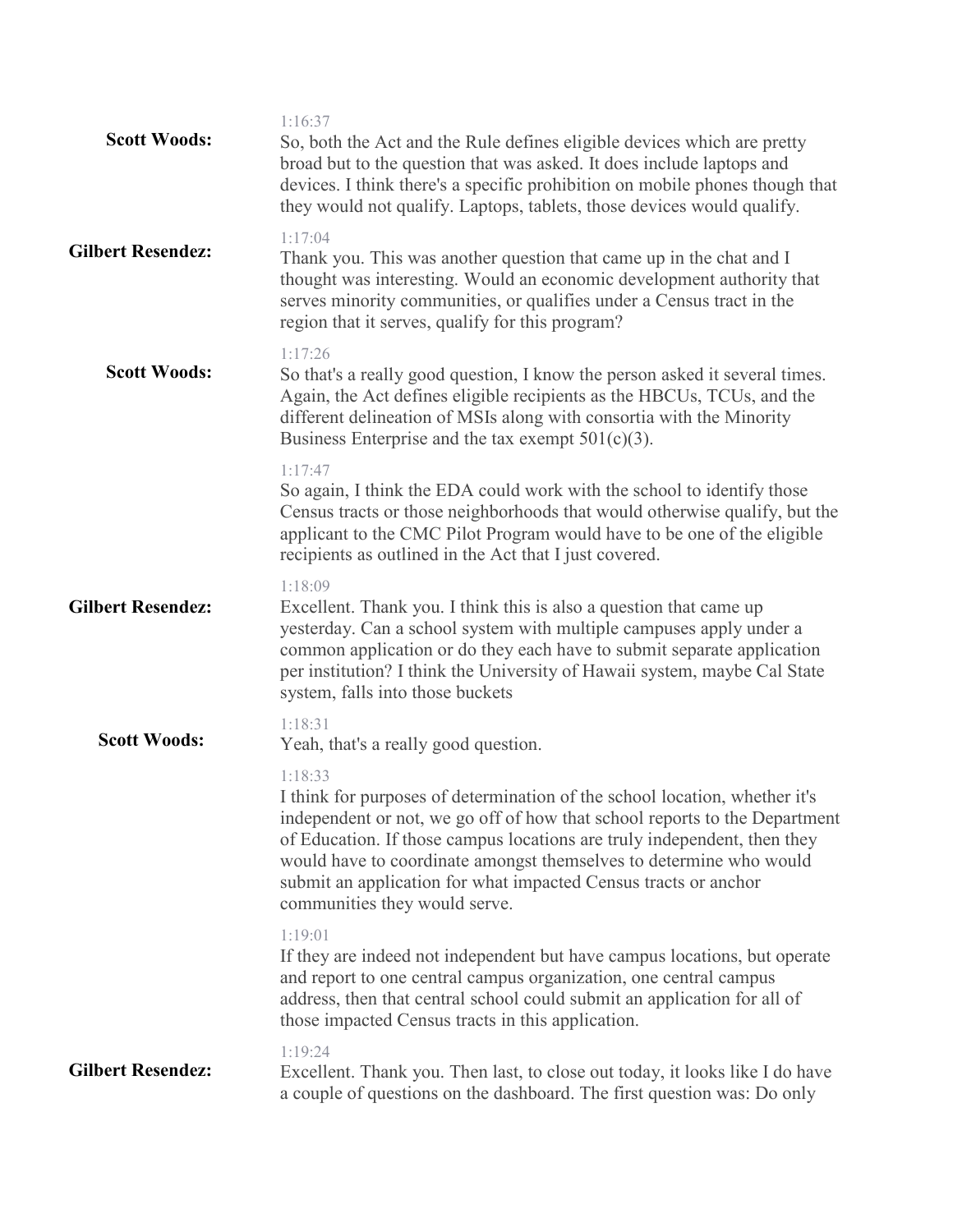|                          | these anchor communities that are identified in the dashboard qualify to<br>apply? Is there a challenge process, maybe an applicant thinks they do<br>qualify but aren't reflected in that dashboard?                                                                                                                                                                                                                                                                                                                                                                                                                                                                      |
|--------------------------|----------------------------------------------------------------------------------------------------------------------------------------------------------------------------------------------------------------------------------------------------------------------------------------------------------------------------------------------------------------------------------------------------------------------------------------------------------------------------------------------------------------------------------------------------------------------------------------------------------------------------------------------------------------------------|
| <b>Scott Woods:</b>      | 1:19:46<br>Yeah, that's a really good question. I think we covered that in the caveat.<br>This is our application of the anchor community methodology, the<br>eligibility requirement for the institutions of higher education. There is a<br>challenge process or dispute process, if you will, that will be in the<br>NOFO. So, if you believe the data presented is incomplete, inaccurate, or<br>otherwise unavailable, there would be a process upon which where the<br>applicant would have the ability to submit its own information to make its<br>case of eligibility, not only for the institution, but for any Census tracts<br>that would be impacted as well. |
|                          | 1:20:29<br>Again, it's laid out in the Rule. We use the 2020 Department of Education<br>Eligibility Matrix for the five sub-categories of MSIs, or HBCUs, and<br>TCUs, are legislatively mandated. Again, all of that methodology, our<br>approach, or rationale, are all laid out in the Final Rule, but we will have,<br>again, a challenge process in the NOFO. And so, applicants will have the<br>ability to make their case.                                                                                                                                                                                                                                         |
| <b>Gilbert Resendez:</b> | 1:21:03<br>The last dashboard question that I see is: Can the data from that dashboard<br>be exported?                                                                                                                                                                                                                                                                                                                                                                                                                                                                                                                                                                     |
| <b>Scott Woods:</b>      | 1:21:10<br>Yes, I've responded to a couple questions in the chat. So, no, it cannot be<br>exported from the dashboard, but if you recall from our previous May<br>webinars, we did outline all of the independent, accessible, publicly<br>available data sources and tables from the US Census Bureau, from the<br>Department of Education, that individuals or schools can access and<br>conduct their own analysis. There are also links and the Final Rule to<br>those data tables and data sources, as well. But the data from this<br>dashboard cannot be exported or otherwise downloaded.                                                                          |
| <b>Gilbert Resendez:</b> | 1:21:52<br>Got it. Thank you. I do see a couple of questions that just popped up into<br>the chat so I will address some of those. We have a follow-up question to<br>the question on eligible equipment. Does this also include cost of coverage<br>for Internet connectivity at an eligible student's home or residence?                                                                                                                                                                                                                                                                                                                                                 |
| <b>Scott Woods:</b>      | 1:22:11<br>That's a really good question. So yes, if they are in the eligible Census<br>tract, but we do have a prohibition. We have to ensure that that student<br>recipient does not qualify or is not receiving another broadband benefit,<br>like the Emergency Broadband Benefit from the FCC. So, the short<br>answer is yes. But you would be precluded from using federal funds twice<br>for that same student.                                                                                                                                                                                                                                                    |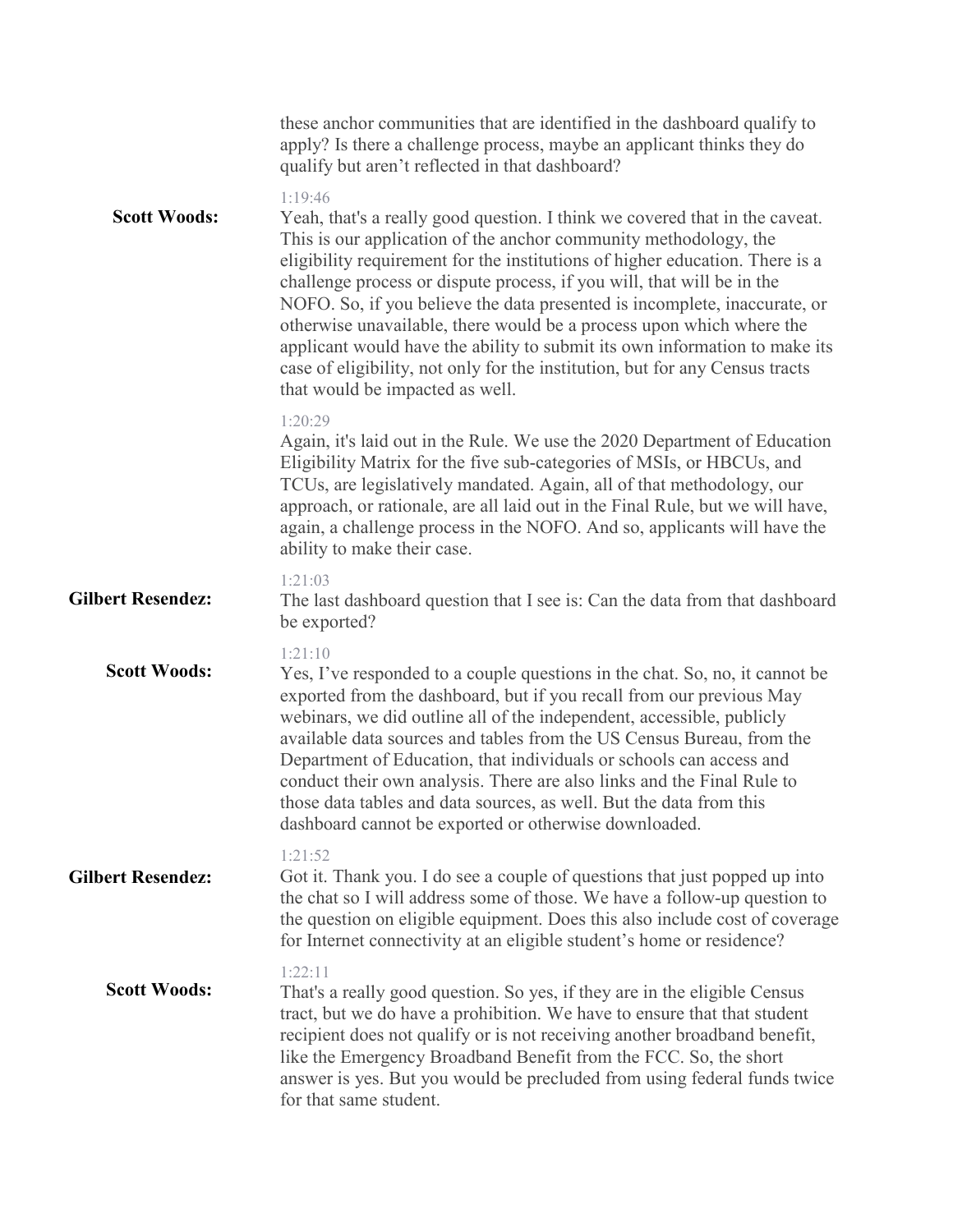|                          | 1:22:42<br>So, there would be a level check that we would have to do to ensure that<br>student was not receiving some other discount program from the FCC or<br>from another federal program like the Department of Education. So, but<br>yes, CMC programming can be used to purchase discounted broadband<br>Internet access services for students.                                                                                                                                                                                                                                       |
|--------------------------|---------------------------------------------------------------------------------------------------------------------------------------------------------------------------------------------------------------------------------------------------------------------------------------------------------------------------------------------------------------------------------------------------------------------------------------------------------------------------------------------------------------------------------------------------------------------------------------------|
| <b>Gilbert Resendez:</b> | 1:23:11<br>Great, thank you. Are there any specific criteria for consortium<br>applications? I know in the presentation we mentioned that a consortium<br>needs to be one of the qualifying institutions of higher education, along<br>with a Minority Business Enterprise, or tax-exempt $501(c)(3)$ . Are there<br>any other criteria that our applicants should be aware of?                                                                                                                                                                                                             |
| <b>Scott Woods:</b>      | 1:23:34<br>No, whatever the application criteria will be, it's laid out in the Rule, in the<br>NOFO. Again, as Doctor Alkisswani talked about, we're seeking<br>innovative approaches. So, as part of our ongoing outreach to<br>organizations were open to ideas. Again, this is a pilot program, and so we<br>are seeking traditional and innovative ways to address the issue of<br>connectivity for the impact that schools and the communities that they<br>serve, and the students that they serve. So, I think in certain instances, we<br>would only be limited by our imagination. |
| <b>Gilbert Resendez:</b> | 1:24:15<br>Yeah, it sounds like there's a lot of creativity that can be built into these<br>applications if wanted. Let's see here. Could broadband enabled monthly<br>payment for telehealth be included as an eligible expense?                                                                                                                                                                                                                                                                                                                                                           |
| <b>Scott Woods:</b>      | 1:24:38<br>Yeah, that's a good question. I would have to hesitate to give an answer<br>that specific right now. What I would say is contact us. We are conducting<br>outreach and will be conducting pre-application technical assistance. In<br>the NOFO we plan to have specific, concrete examples of what would be<br>allowable, what funds could be used for various funding activities. So, I<br>would say stay tuned for that as well.                                                                                                                                               |
| <b>Gilbert Resendez:</b> | 1:25:09<br>All right. Are there any limitations on which broadband providers can<br>work with eligible recipients?                                                                                                                                                                                                                                                                                                                                                                                                                                                                          |
| <b>Scott Woods:</b>      | 1:25:20<br>Not that I'm aware of, no.                                                                                                                                                                                                                                                                                                                                                                                                                                                                                                                                                       |
| <b>Gilbert Resendez:</b> | 1:25:24<br>And then, can service warranties that provide redundancy and network<br>sustainability be included?                                                                                                                                                                                                                                                                                                                                                                                                                                                                              |
| <b>Scott Woods:</b>      | 1:25:33<br>That's a good question. I think, for campus-based connectivity to improve<br>or facilitate connectivity, improve connectivity, increase access, I would                                                                                                                                                                                                                                                                                                                                                                                                                          |